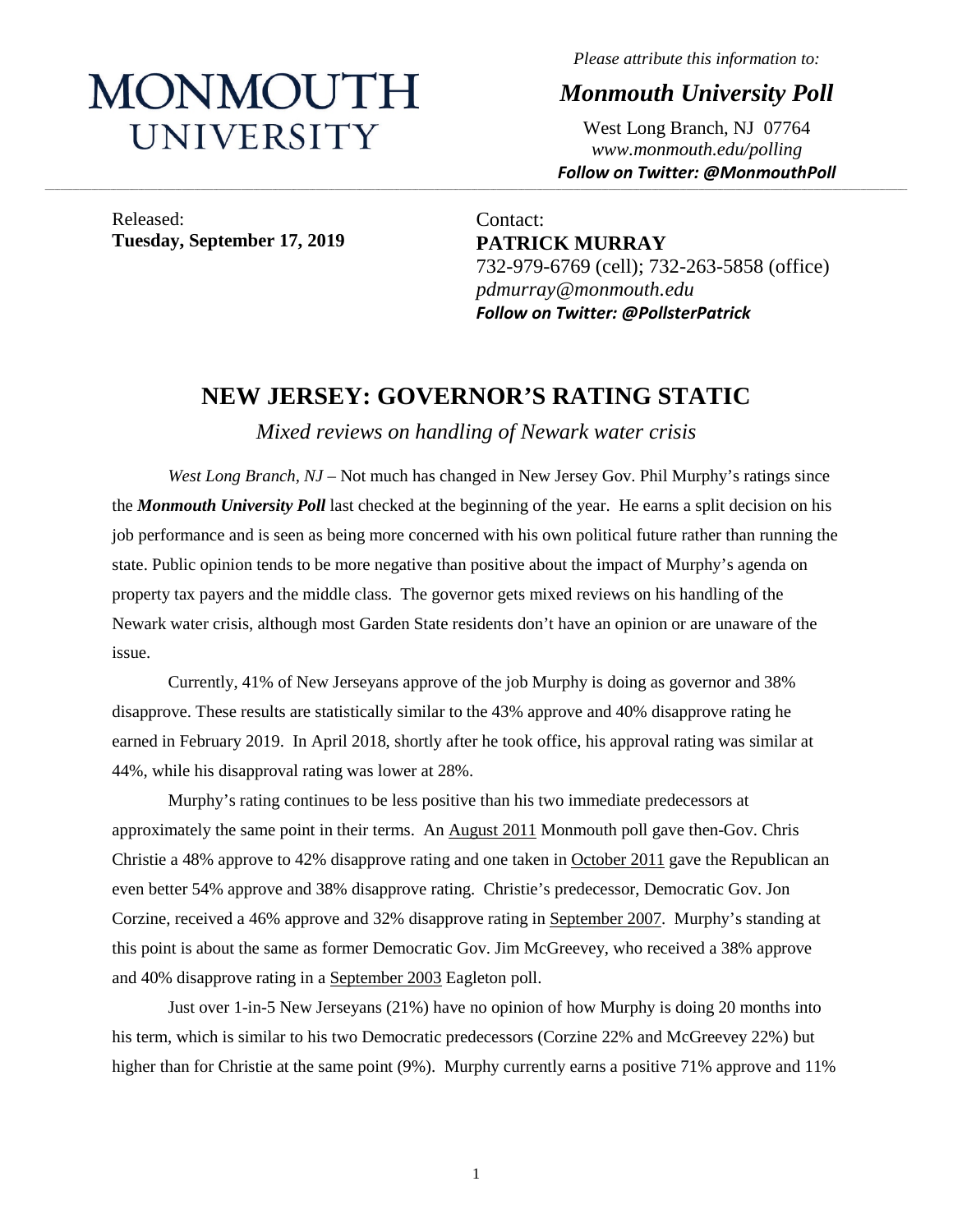disapprove rating among Democrats, but gets a negative 28% approve and 49% disapprove rating among independents, and a 16% approve and 67% disapprove rating among Republicans.

"Murphy's approval rating has been stuck at a nearly even split this year. Recent events, such as the Newark water crisis, have not helped cast him in the best light. But the bigger issue seems to be that he is simply flying under the radar for most New Jerseyans," said Patrick Murray, director of the independent Monmouth University Polling Institute.

The governor gets more negative than positive reviews for his handling of the recent drinking water crisis in Newark, but most of the state registers no opinion. Just 10% approve of Murphy's handling of the lead contamination issue in the state's largest city while 28% disapprove. However, 41% have no opinion of how he has handled this problem and 21% have not heard anything about this issue. Even among his fellow Democrats statewide, Murphy's actions earn a net negative assessment (18% approve and 27% disapprove, with 37% having no opinion). Among New Jerseyans who have heard a lot about the Newark crisis – a group that represents just under half of all state residents – Murphy gets a decidedly more negative 19% approve and 41% disapprove rating for his handling of the problem, with 41% having no opinion. Among residents of the state's urban core counties of Essex and Hudson – those who live closest to Newark and are the most aware of the problem – Murphy's handling of the matter earns a 12% approve and 44% disapprove rating with just 29% offering no opinion.

"The fact that this crisis happened in the part of New Jersey where Murphy's strongest partisan base lives has not helped the governor's overall standing," said Murray.

Just over 1-in-10 New Jerseyans (12%) say Murphy has achieved major accomplishments so far and 42% say he has minor accomplishments. Another 36% say he has no real accomplishments and 10% offer no opinion. Democrats (21% major and 55% minor) are more likely than either independents (8% major and 39% minor) or Republicans (4% major and 28% minor) to say that the governor has some accomplishments in his term. This view is similar to how McGreevey was seen at the same point in his term (11% major, 45% minor, 32% none, 12% no opinion in September 2003) and how Corzine was seen toward the end of his term (13% major, 49% minor, 34% none, 4% no opinion in July 2009). Murphy's immediate predecessor, Christie, was seen as having accomplished more major agenda items at this point in his term (24% major, 40% minor, 34% none, 3% no opinion in August 2011).

"At this point in his term, Christie had made a big splash with pension reform and his approval ratings were clearly on the rise. Murphy does not have anything similarly flashy that has made New Jerseyans sit up and take notice. However, Christie may be the exception rather than the rule for New Jersey governors," said Murray.

New Jerseyans tend to feel that Murphy is more concerned with his own political future (49%) than he is with governing the state (33%). Another 4% say he is concerned with both equally and 15%

2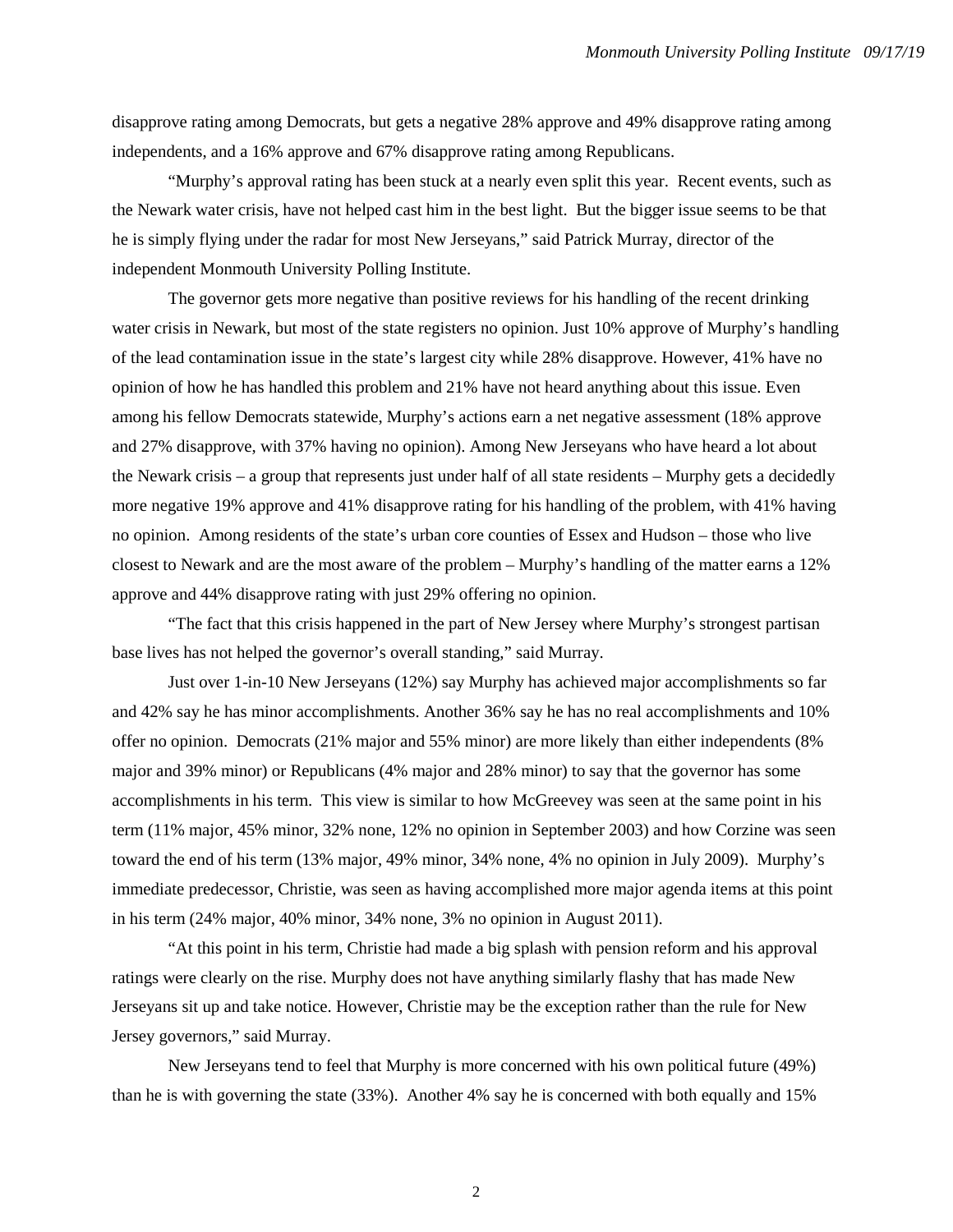are unsure where his focus lies. These results are very similar to public opinion earlier this year, when 46% said Murphy was more focused on his future and 33% said he was more focused on the state. This perception was evenly divided in April 2018, though, at 39% more concerned with his own future and 40% more concerned with governing the state.

The poll also found that the governor's relationship with his own party's legislative leadership is seen as slightly more negative now than it was earlier this year, but a majority of the public still isn't paying attention. Currently, 14% say Murphy has a good relationship with top Democrats in the legislature, which is down from 20% in February. On the other hand, 28% say he has a bad relationship with these leaders, which is up from 19% earlier this year. Still, 53% say they have not heard anything about this relationship which is similar to 54% who were unaware in February. Currently, the state legislature as a whole receives a 33% approve and 42% disapprove rating from New Jersey residents, which is similar to prior results for the legislature since Murphy took office.

"This Trenton battle continues to be mainly political insider stuff, but the impression of a toxic relationship between the state's chief executive and its legislative leadership does appear to be slowly seeping into the public," said Murray.

Murphy continues to get mixed reviews for how he has helped New Jerseyans across the economic spectrum. While 25% say his policies have helped the poor, a similar 21% say they have actually hurt this group and 32% say they have had no impact. Murphy's policies have been seen as slightly more positive for wealthy residents – 27% say this group has been helped and 14% say it has been hurt, with 31% saying there has been no impact. The governor gets more negative reviews for his impact on middle class New Jerseyans – 17% of the public say helped and 31% say hurt, with 36% saying no impact.

The number who say Murphy's policies have hurt all three of these income groups has actually gone down by 7 to 8 points since February. This change has mainly been due to some Republicans shifting from the "hurt" category to "no impact." The number of state residents who say Murphy's policies have helped the poor and middle class has remained stable (down just 1 to 2 points for these groups), but the number who say he has helped wealthy residents has gone up by 5 points.

"These shifts are small and need to be taken with a grain of salt, but it seems that Republicans have become less worried about Murphy's economic policies while Democrats feel that the wealthy are the group making gains. This runs counter to the 'liberal lion' image the governor is trying to foster. It could be problematic for his brand if this trend is confirmed in future polls," said Murray.

The poll also finds that few New Jerseyans feel property tax payers have benefitted from Murphy's time as governor at 10% helped and 39% hurt, with 33% saying no impact. Opinion is mixed for transit riders – 16% say they have been helped by Murphy's policies, 18% say they have been hurt,

3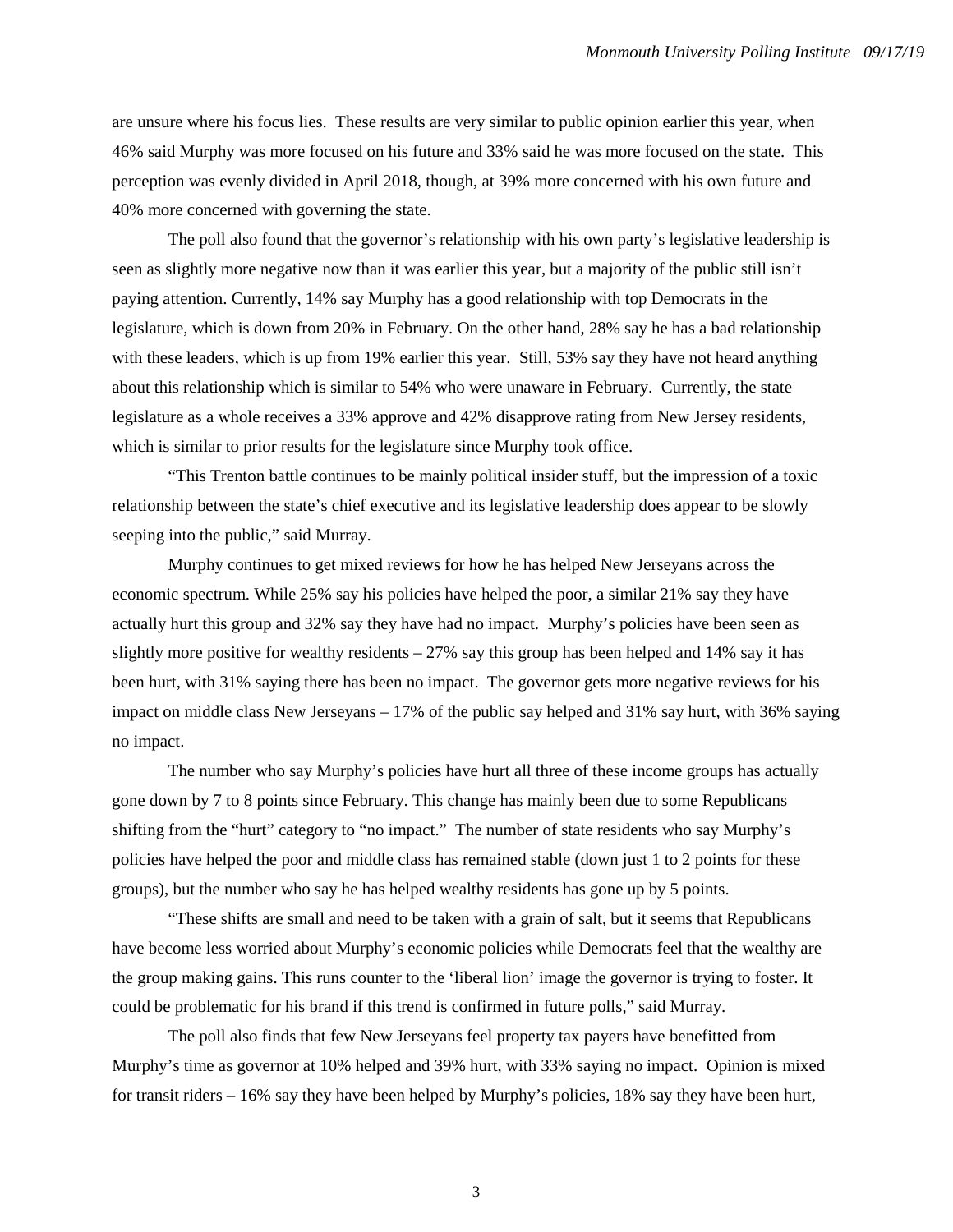and 29% offer no opinion. The poll also finds a split decision for the administration's impact on businesses in the state – 23% helped, 26% hurt, and 26% no impact. For each of these three groups, the percentage who say "helped" has gone up by 2 to 4 points while the number who say "hurt" has declined by 7 to 9 points.

The *Monmouth University Poll* was conducted by telephone from September 12 to 16, 2019 with 713 New Jersey adults. The question results in this release have a margin of error of +/- 3.7 percentage points. The poll was conducted by the Monmouth University Polling Institute in West Long Branch, NJ.

# **QUESTIONS AND RESULTS**

(\* Some columns may not add to 100% due to rounding.)

[*Q1 held for future release.*]

#### 2. Do you approve or disapprove of the job Phil Murphy is doing as governor?

| TREND: All adults        | Sept. | Feb.  | April |
|--------------------------|-------|-------|-------|
|                          | 2019  | 2019  | 2018  |
| Approve                  | 41%   | 43%   | 44%   |
| Disapprove               | 38%   | 40%   | 28%   |
| (VOL) No opinion         | 21%   | 17%   | 28%   |
| (n)                      | (713) | (604) | (703) |
|                          |       |       |       |
| <b>TREND: Registered</b> | Sept. | Feb.  | April |
| voters                   | 2019  | 2019  | 2018  |
| Approve                  | 40%   | 42%   | 43%   |
| Disapprove               | 41%   | 43%   | 30%   |
| (VOL) No opinion         | 19%   | 16%   | 27%   |
| (n)                      | (651) | (549) | (632) |

#### 3. Do you approve or disapprove of the job the state legislature is doing?

(VOL) No opinion 22% 22% 21% 26% 17% 22% 25% 23%  *(n) (792) (721) (709) (889) (720) (719) (688) (681)*

| TREND: All adults               | Sept. |               | Feb.         | April         |              |             |              |             |              |               |              |               |              |              |       |       |       |       |
|---------------------------------|-------|---------------|--------------|---------------|--------------|-------------|--------------|-------------|--------------|---------------|--------------|---------------|--------------|--------------|-------|-------|-------|-------|
|                                 | 2019  |               | 2019         | 2018          |              |             |              |             |              |               |              |               |              |              |       |       |       |       |
| Approve                         | 33%   |               | 37%          | 36%           |              |             |              |             |              |               |              |               |              |              |       |       |       |       |
| Disapprove                      | 42%   |               | 42%          | 39%           |              |             |              |             |              |               |              |               |              |              |       |       |       |       |
| (VOL) No opinion                | 25%   |               | 21%          | 24%           |              |             |              |             |              |               |              |               |              |              |       |       |       |       |
| (n)                             | (713) |               | (604)        | (703)         |              |             |              |             |              |               |              |               |              |              |       |       |       |       |
|                                 |       |               |              |               |              |             |              |             |              |               |              |               |              |              |       |       |       |       |
| <b>TREND: Registered voters</b> |       | Sept.<br>2019 | Feb.<br>2019 | April<br>2018 | July<br>2017 | May<br>2016 | July<br>2015 | May<br>2015 | Feb.<br>2015 | Sept.<br>2014 | June<br>2014 | April<br>2014 | Feb.<br>2014 | Jan.<br>2014 |       |       |       |       |
| Approve                         |       | 32%           | 35%          | 34%           | 23%          | 29%         | 32%          | 33%         | 37%          | 35%           | 36%          | 38%           | 38%          | 47%          |       |       |       |       |
| Disapprove                      |       | 45%           | 45%          | 42%           | 62%          | 53%         | 51%          | 48%         | 46%          | 46%           | 48%          | 46%           | 47%          | 35%          |       |       |       |       |
| (VOL) No opinion                |       | 22%           | 20%          | 24%           | 15%          | 19%         | 17%          | 19%         | 17%          | 19%           | 17%          | 15%           | 14%          | 18%          |       |       |       |       |
| (n)                             |       | (651)         | (549)        | (632)         | (758)        | (703)       | (453)        | (441)       | (712)        | (680)         | (717)        | (690)         | (690)        | (470)        |       |       |       |       |
| <b>TREND: Registered voters</b> |       | Dec.          | Sept.        | April         | Feb.         | Dec.        | Sept.        | July        | April        | Feb.          | Oct.         | Aug.          | May          | Feb.         | Sept. | July  | April | Feb.  |
| continued                       |       | 2013          | 2013         | 2013          | 2013         | 2012        | 2012         | 2012        | 2012         | 2012          | 2011         | 2011          | 2011         | 2011         | 2010  | 2010  | 2010  | 2010  |
| Approve                         |       | 44%           | 38%          | 41%           | 40%          | 69%         | 55%          | 53%         | 50%          | 55%           | 55%          | 50%           | 46%          | 49%          | 44%   | 45%   | 42%   | 31%   |
| Disapprove                      |       | 38%           | 36%          | 42%           | 35%          | 22%         | 36%          | 35%         | 38%          | 37%           | 37%          | 41%           | 49%          | 41%          | 40%   | 43%   | 44%   | 15%   |
| (VOL) No opinion                |       | 19%           | 27%          | 17%           | 25%          | 9%          | 10%          | 12%         | 12%          | 9%            | 8%           | 8%            | 5%           | 9%           | 16%   | 12%   | 13%   | 53%   |
| (n)                             |       | (698)         | (674)        | (694)         | (697)        | (726)       | (715)        | (678)       | (692)        | (709)         | (693)        | (730)         | (725)        | (718)        | (726) | (747) | (719) | (716) |
|                                 |       |               |              |               |              |             |              |             |              |               |              |               |              |              |       |       |       |       |
| <b>TREND: Registered voters</b> |       | July          | Feb.         | Sept.         | July         | April       | March        | Oct.        | Feb.         |               |              |               |              |              |       |       |       |       |
| continued                       |       | 2009          | 2009         | 2008          | 2008         | 2008        | 2008         | 2007        | 2007         |               |              |               |              |              |       |       |       |       |
| Approve                         |       | 31%           | 23%          | 29%           | 27%          | 28%         | 25%          | 32%         | 34%          |               |              |               |              |              |       |       |       |       |
| Disapprove                      |       | 48%           | 55%          | 50%           | 47%          | 55%         | 53%          | 43%         | 42%          |               |              |               |              |              |       |       |       |       |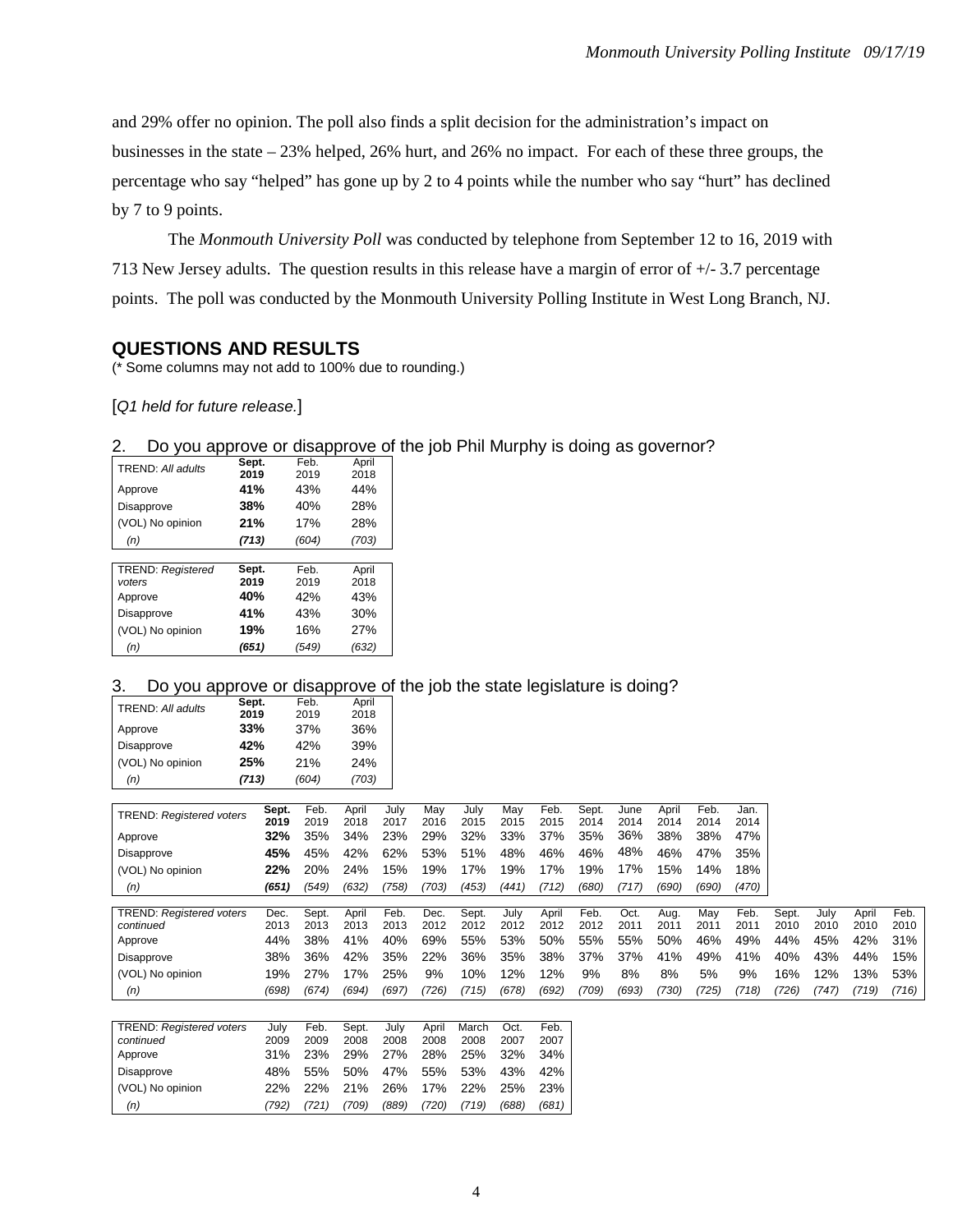[*Q4-6 held for future release.*]

# 7. Do you think Phil Murphy is more concerned with governing the state of New Jersey or more concerned about his own political future? [*CHOICES WERE ROTATED*]

| TREND:                    | Sept. | Feb.  | April |
|---------------------------|-------|-------|-------|
|                           | 2019  | 2019  | 2018  |
| Governing the state of NJ | 33%   | 33%   | 40%   |
| His own political future  | 49%   | 46%   | 39%   |
| (VOL) Both equally        | 4%    | 4%    | 3%    |
| (VOL) Don't know          | 15%   | 16%   | 18%   |
| (n)                       | (713) | (604) | (703) |

8. As far as you know, do Governor Murphy and the Democratic leaders in the legislature have a good or bad working relationship, or haven't you heard anything about this?

|                    | Sept. | Feb.  |
|--------------------|-------|-------|
|                    | 2019  | 2019  |
| Good relationship  | 14%   | 20%   |
| Bad relationship   | 28%   | 19%   |
| Not heard anything | 53%   | 54%   |
| (VOL) Don't know   | 6%    | 7%    |
| (n)                | (713) | (604) |

9. Thinking about Phil Murphy's term as governor so far, would you say that he has major accomplishments, minor accomplishments, or no real accomplishments to point to?

|                         | Sept.<br>2019 |
|-------------------------|---------------|
| Major accomplishments   | 12%           |
| Minor accomplishments   | 42%           |
| No real accomplishments | 36%           |
| (VOL) Don't know        | 10%           |
| (n)                     | (713)         |

10. I'd like to get your opinion on how Governor Murphy's policies have affected different groups of New Jerseyans. Have his policies helped, hurt, or had no impact on [*READ ITEM*]? [*ITEMS WERE ROTATED*] [*Note: In April 2018, poll question asked "how Governor Murphy's policies will affect different groups…"]*

#### Middle class residents

| TREND:                     | Sept.<br>2019 | Feb.<br>2019 | April       |
|----------------------------|---------------|--------------|-------------|
| Helped                     | 17%           | 18%          | 2018<br>26% |
| Hurt                       | 31%           | 39%          | 41%         |
| No impact                  | 36%           | 27%          | 17%         |
| (VOL) Both helped and hurt | 2%            | 1%           | 2%          |
| (VOL) Don't know           | 14%           | 15%          | 14%         |
| (n)                        | (713)         | (604)        | (703)       |

#### Poor residents

| TREND:                     | Sept. | Feb.  | April |
|----------------------------|-------|-------|-------|
|                            | 2019  | 2019  | 2018  |
| Helped                     | 25%   | 27%   | 38%   |
| Hurt                       | 21%   | 28%   | 29%   |
| No impact                  | 32%   | 27%   | 14%   |
| (VOL) Both helped and hurt | 1%    | $1\%$ | 2%    |
| (VOL) Don't know           | 21%   | 18%   | 17%   |
| (n)                        | (713) | (604) | (703) |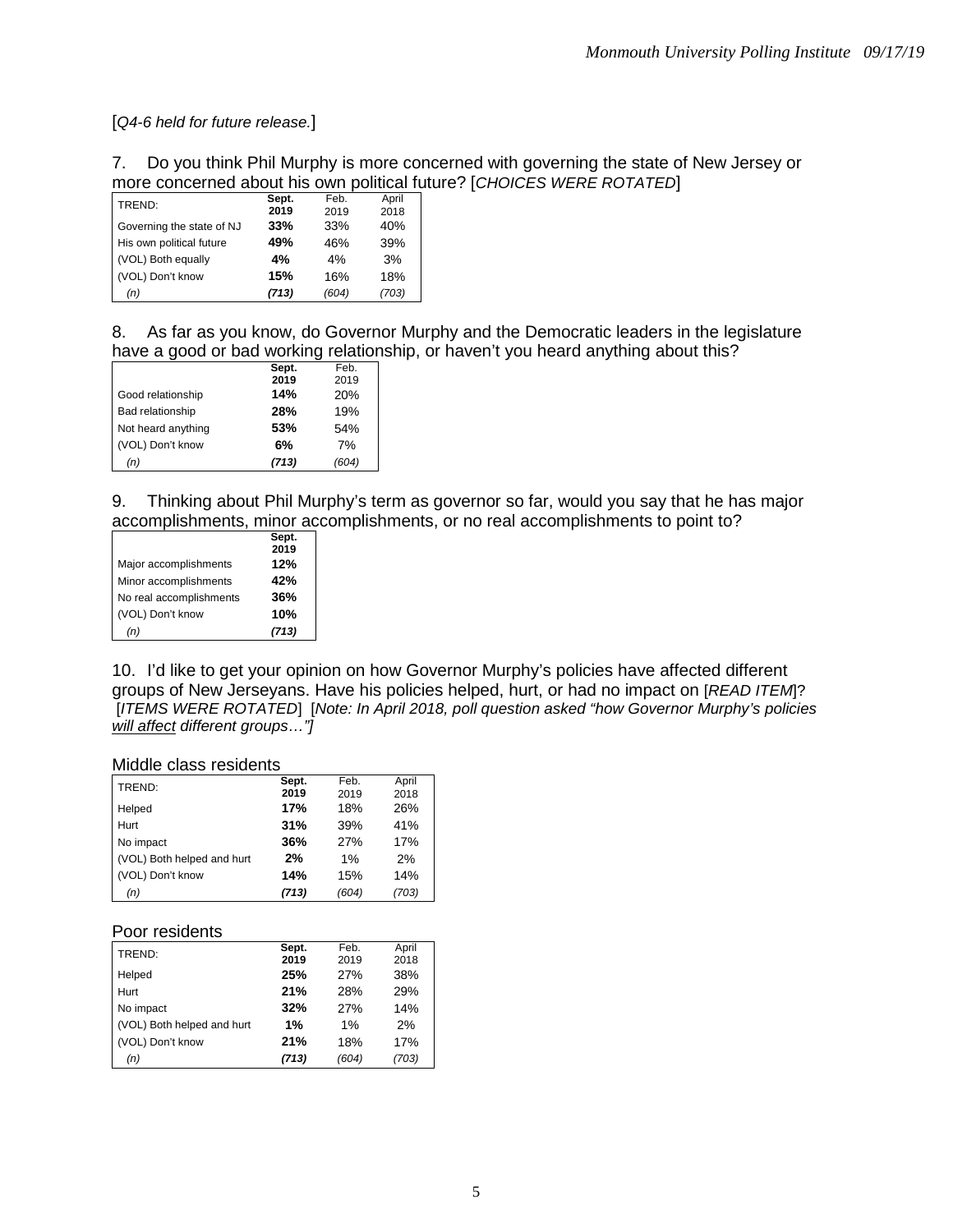# Wealthy residents

|                            | Sept. | Feb.  | April |
|----------------------------|-------|-------|-------|
| TREND:                     | 2019  | 2019  | 2018  |
| Helped                     | 27%   | 22%   | 24%   |
| Hurt                       | 14%   | 21%   | 29%   |
| No impact                  | 31%   | 30%   | 30%   |
| (VOL) Both helped and hurt | 1%    | $1\%$ | 1%    |
| (VOL) Don't know           | 27%   | 26%   | 17%   |
| (n)                        | (713) | (604) | (703) |

## Property tax payers

| TREND:                     | Sept. | Feb.  | April |
|----------------------------|-------|-------|-------|
|                            | 2019  | 2019  | 2018  |
| Helped                     | 10%   | 6%    | 17%   |
| Hurt                       | 39%   | 48%   | 51%   |
| No impact                  | 33%   | 29%   | 14%   |
| (VOL) Both helped and hurt | 1%    | 1%    | $1\%$ |
| (VOL) Don't know           | 17%   | 16%   | 17%   |
| (n)                        | (713) | (604) | (703) |

# Transit riders

| TREND:                     | Sept. | Feb.  | April |
|----------------------------|-------|-------|-------|
|                            | 2019  | 2019  | 2018  |
| Helped                     | 16%   | 14%   | 28%   |
| Hurt                       | 18%   | 25%   | 19%   |
| No impact                  | 29%   | 23%   | 18%   |
| (VOL) Both helped and hurt | 1%    | 1%    | $1\%$ |
| (VOL) Don't know           | 35%   | 37%   | 34%   |
| (n)                        | (713) | (604) | (703) |

#### **Businesses**

| TREND:                     | Sept. | Feb.  | April |
|----------------------------|-------|-------|-------|
|                            | 2019  | 2019  | 2018  |
| Helped                     | 23%   | 20%   | 30%   |
| Hurt                       | 26%   | 33%   | 33%   |
| No impact                  | 26%   | 24%   | 15%   |
| (VOL) Both helped and hurt | 1%    | $1\%$ | $1\%$ |
| (VOL) Don't know           | 24%   | 21%   | 21%   |
| (n)                        | (713) | (604) | (703) |

11. How much have you heard about the drinking water problem in the city of Newark – a lot, a little, or nothing at all?

|                | Sept. |
|----------------|-------|
|                | 2019  |
| A lot          | 46%   |
| A little       | 33%   |
| Nothing at all | 21%   |
| (n)            | (713) |

11A. Do you approve or disapprove of how Governor Murphy has handled this problem, or do you have no opinion?

|                      | Sept.<br>2019 |
|----------------------|---------------|
| Approve              | 10%           |
| Disapprove           | <b>28%</b>    |
| No opinion           | 41%           |
| Not heard (from Q11) | 21%           |
| (n)                  | (713)         |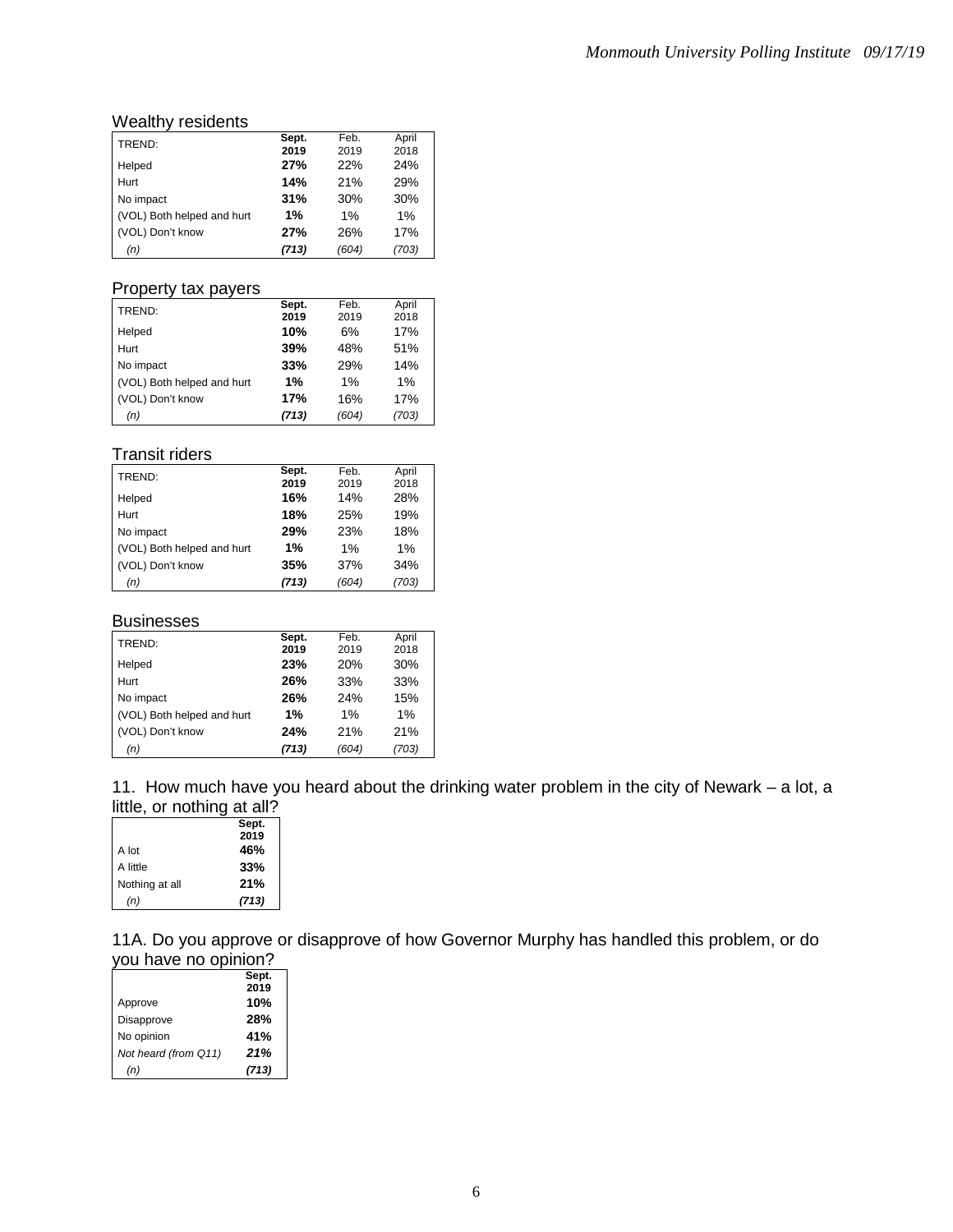[*Q12-41 held for future release.*]

#### **METHODOLOGY**

The *Monmouth University Poll* was sponsored and conducted by the Monmouth University Polling Institute from September 12 to 16, 2019 with a random sample of 713 New Jersey adults age 18 and older, in English. This includes 359 contacted by a live interviewer on a landline telephone and 354 contacted by a live interviewer on a cell phone. Telephone numbers were selected through random digit dialing and landline respondents were selected with a modified Troldahl-Carter youngest adult household screen. Monmouth is responsible for all aspects of the survey design, data weighting and analysis. Final sample is weighted for region, age, education, gender and race based on US Census information. Data collection support provided by Braun Research (field) and Dynata (RDD sample). For results based on this sample, one can say with 95% confidence that the error attributable to sampling has a maximum margin of plus or minus 3.7 percentage points (unadjusted for sample design). Sampling error can be larger for sub-groups (see table below). In addition to sampling error, one should bear in mind that question wording and practical difficulties in conducting surveys can introduce error or bias into the findings of opinion polls.

| Female<br>18-34<br>35-54<br>$55+$<br>White non-Hispanic<br>Other<br>No degree<br>4 year degree<br><\$50K<br>\$50 to <100K<br>\$100K+<br>North<br>Central<br>South | 369<br>148<br>271<br>285<br>481<br>207<br>324<br>387<br>132<br>215<br>315<br>350<br>168<br>181 | 5.1%<br>8.1%<br>6.0%<br>5.8%<br>4.5%<br>6.8%<br>5.5%<br>5.0%<br>8.5%<br>6.7%<br>5.5%<br>5.2%<br>7.6%<br>7.3% |
|-------------------------------------------------------------------------------------------------------------------------------------------------------------------|------------------------------------------------------------------------------------------------|--------------------------------------------------------------------------------------------------------------|
|                                                                                                                                                                   |                                                                                                |                                                                                                              |
|                                                                                                                                                                   |                                                                                                |                                                                                                              |
|                                                                                                                                                                   |                                                                                                |                                                                                                              |
|                                                                                                                                                                   |                                                                                                |                                                                                                              |
|                                                                                                                                                                   |                                                                                                |                                                                                                              |
|                                                                                                                                                                   |                                                                                                |                                                                                                              |
|                                                                                                                                                                   |                                                                                                |                                                                                                              |
|                                                                                                                                                                   |                                                                                                |                                                                                                              |
|                                                                                                                                                                   |                                                                                                |                                                                                                              |
|                                                                                                                                                                   |                                                                                                |                                                                                                              |
|                                                                                                                                                                   |                                                                                                |                                                                                                              |
|                                                                                                                                                                   |                                                                                                |                                                                                                              |
|                                                                                                                                                                   |                                                                                                |                                                                                                              |
|                                                                                                                                                                   |                                                                                                | 5.3%                                                                                                         |
|                                                                                                                                                                   |                                                                                                | 7.0%                                                                                                         |
|                                                                                                                                                                   |                                                                                                | 5.7%                                                                                                         |
| Liberal                                                                                                                                                           | 201                                                                                            | 6.9%                                                                                                         |
| Democrat                                                                                                                                                          | 254                                                                                            | 6.2%                                                                                                         |
| Independent                                                                                                                                                       | 293                                                                                            | 5.7%                                                                                                         |
| Republican                                                                                                                                                        | 142                                                                                            | 8.2%                                                                                                         |
| No                                                                                                                                                                | 62                                                                                             | 12.5%                                                                                                        |
| Yes                                                                                                                                                               | 651                                                                                            | 3.9%                                                                                                         |
|                                                                                                                                                                   |                                                                                                | 3.7%                                                                                                         |
|                                                                                                                                                                   |                                                                                                | moe<br>$(+/-)$                                                                                               |
|                                                                                                                                                                   |                                                                                                |                                                                                                              |
|                                                                                                                                                                   |                                                                                                |                                                                                                              |
|                                                                                                                                                                   |                                                                                                |                                                                                                              |
|                                                                                                                                                                   |                                                                                                |                                                                                                              |
|                                                                                                                                                                   |                                                                                                |                                                                                                              |
|                                                                                                                                                                   |                                                                                                |                                                                                                              |
|                                                                                                                                                                   |                                                                                                |                                                                                                              |
|                                                                                                                                                                   |                                                                                                |                                                                                                              |
|                                                                                                                                                                   |                                                                                                |                                                                                                              |
|                                                                                                                                                                   |                                                                                                |                                                                                                              |
|                                                                                                                                                                   |                                                                                                |                                                                                                              |
|                                                                                                                                                                   |                                                                                                |                                                                                                              |
|                                                                                                                                                                   |                                                                                                |                                                                                                              |
|                                                                                                                                                                   |                                                                                                |                                                                                                              |
|                                                                                                                                                                   |                                                                                                |                                                                                                              |
|                                                                                                                                                                   |                                                                                                |                                                                                                              |
|                                                                                                                                                                   |                                                                                                |                                                                                                              |
|                                                                                                                                                                   | <b>DEMOGRAPHICS</b> (weighted)<br>Moderate<br>Conservative<br>Male                             | unweighted<br>sample<br>713<br>295<br>196<br>344                                                             |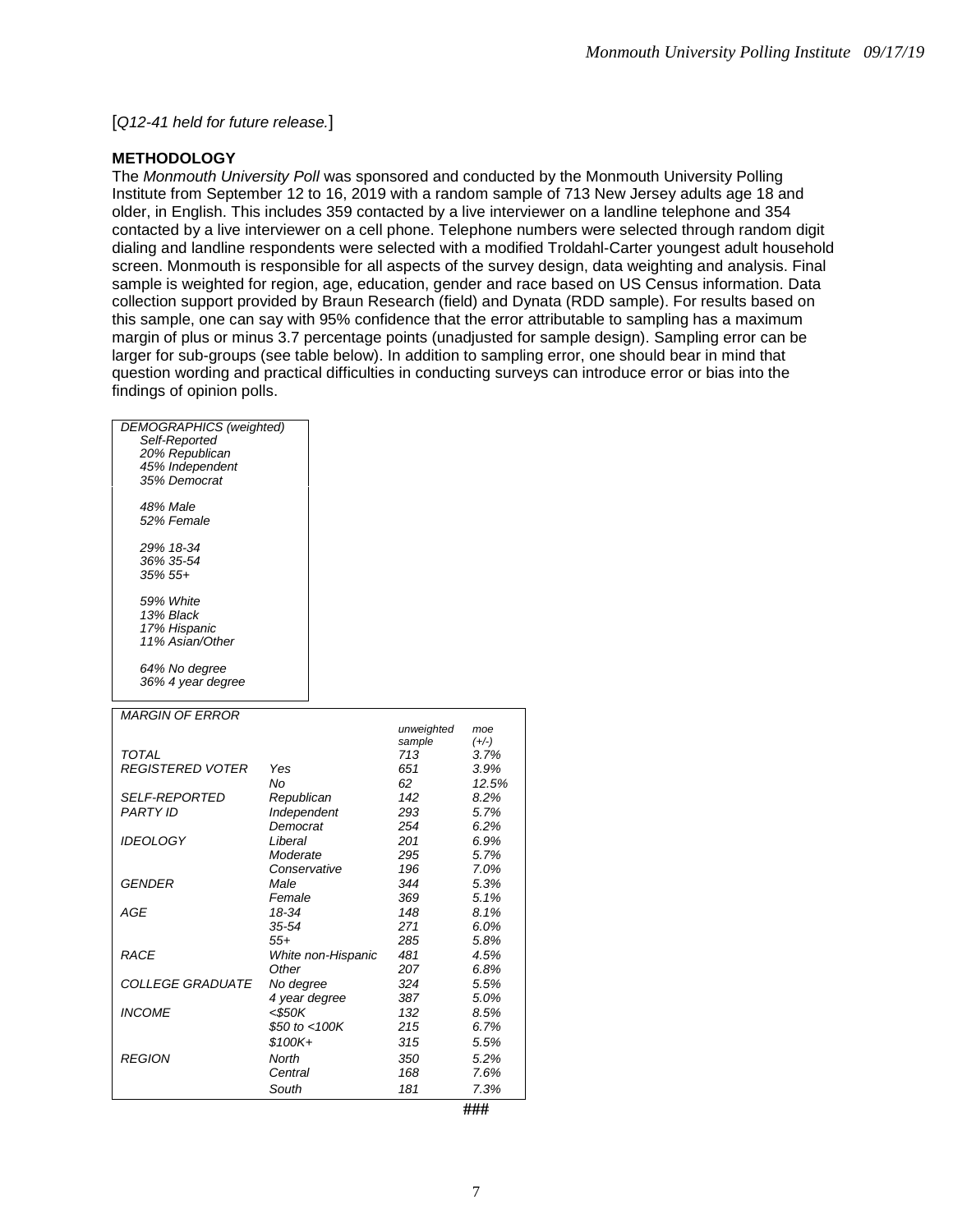|                                                 |                 | <b>TOTAL</b> | <b>REG VOTER</b> |     | PARTY ID |     |            | <b>GENDER</b> |        | AGE   |       |
|-------------------------------------------------|-----------------|--------------|------------------|-----|----------|-----|------------|---------------|--------|-------|-------|
|                                                 |                 |              | Yes              | No  | Rep      | Ind | <b>Dem</b> | Male          | Female | 18-34 | 35-54 |
| 2. Do you approve or disapprove                 | Approve         | 41%          | 40%              | 43% | 16%      | 28% | 71%        | 37%           | 44%    | 44%   | 47%   |
| of the job Phil Murphy is doing as<br>qovernor? | Disapprove      | 38%          | 41%              | 21% | 67%      | 49% | 11%        | 43%           | 34%    | 24%   | 39%   |
|                                                 | [VOL] Dont Know | 21%          | 19%              | 35% | 16%      | 23% | 17%        | 20%           | 22%    | 32%   | 14%   |

|                                                 |                 | <b>AGE</b> | <b>RACE</b><br>Hsp-Blk-Asn-Oth<br>White non-Hisp |     |           | <b>COLLEGE GRAD</b> |        | <b>INCOME</b> |       | <b>REGION OF</b><br><b>STATE</b> |
|-------------------------------------------------|-----------------|------------|--------------------------------------------------|-----|-----------|---------------------|--------|---------------|-------|----------------------------------|
|                                                 |                 | $55+$      |                                                  |     | No dearee | 4 vr dearee         | <\$50K | \$50-100K     | North |                                  |
| 2. Do you approve or disapprove                 | Approve         | 32%        | 33%                                              | 52% | 37%       | 47%                 | 48%    | 35%           | 45%   | 45%                              |
| of the job Phil Murphy is doing as<br>qovernor? | Disapprove      | 49%        | 48%                                              | 26% | 41%       | 35%                 | 30%    | 44%           | 39%   | 33%                              |
|                                                 | [VOL] Dont Know | 19%        | 19%                                              | 22% | 23%       | 18%                 | 22%    | 21%           | 17%   | 21%                              |

|                                                 |                 | <b>REGION OF STATE</b> |       |
|-------------------------------------------------|-----------------|------------------------|-------|
|                                                 |                 | Central                | South |
| 2. Do you approve or disapprove                 | Approve         | 38%                    | 36%   |
| of the job Phil Murphy is doing as<br>qovernor? | Disapprove      | 46%                    | 41%   |
|                                                 | [VOL] Dont Know | 17%                    | 23%   |

|                                               |                 | <b>TOTAL</b> |     | <b>REG VOTER</b> |     | PARTY ID |     |      | <b>GENDER</b> | AGE   |       |
|-----------------------------------------------|-----------------|--------------|-----|------------------|-----|----------|-----|------|---------------|-------|-------|
|                                               |                 |              | Yes | No               | Rep | Ind      | Dem | Male | Female        | 18-34 | 35-54 |
| 3. Do you approve or disapprove               | Approve         | 33%          | 32% | 38%              | 18% | 24%      | 53% | 32%  | 34%           | 39%   | 36%   |
| of the job the state legislature is<br>doing? | Disapprove      | 42%          | 45% | 18%              | 60% | 48%      | 27% | 43%  | 41%           | 26%   | 46%   |
|                                               | [VOL] Dont Know | 25%          | 22% | 44%              | 22% | 28%      | 20% | 24%  | 26%           | 34%   | 18%   |

|                                               |                 | <b>AGE</b> |                | RACE            |     | <b>COLLEGE GRAD</b> |                                     | <b>INCOME</b> |     | <b>REGION OF</b><br><b>STATE</b> |
|-----------------------------------------------|-----------------|------------|----------------|-----------------|-----|---------------------|-------------------------------------|---------------|-----|----------------------------------|
|                                               |                 | $55+$      | White non-Hisp | Hsp-Blk-Asn-Oth |     | 4 vr dearee         | $<$ \$50K<br>$$100K +$<br>\$50-100K |               |     | North                            |
| 3. Do you approve or disapprove               | Approve         | 26%        | 27%            | 42%             | 31% | 36%                 | 36%                                 | 34%           | 34% | 34%                              |
| of the job the state legislature is<br>doing? | Disapprove      | 49%        | 47%            | 34%             | 41% | 43%                 | 32%                                 | 45%           | 46% | 41%                              |
|                                               | [VOL] Dont Know | 25%        | 26%            | 24%             | 28% | 21%                 | 32%                                 | 21%           | 20% | 25%                              |

|                                               |                 | <b>REGION OF STATE</b> |       |
|-----------------------------------------------|-----------------|------------------------|-------|
|                                               |                 | Central                | South |
| 3. Do you approve or disapprove               | Approve         | 30%                    | 33%   |
| of the job the state legislature is<br>doing? | Disapprove      | 48%                    | 41%   |
|                                               | [VOL] Dont Know | 23%                    | 26%   |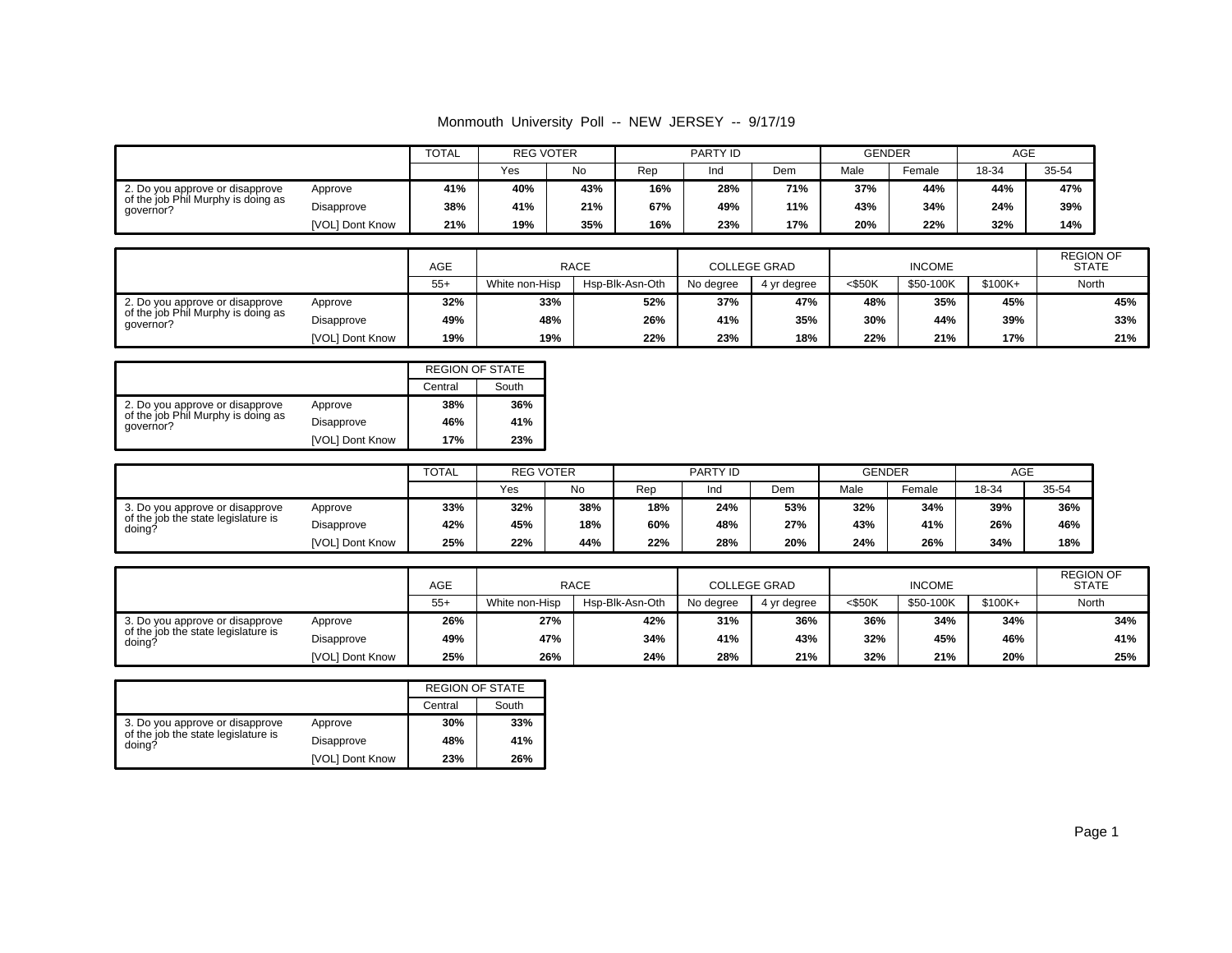Monmouth University Poll -- NEW JERSEY -- 9/17/19

|                                                                  |                          | <b>TOTAL</b> | <b>REG VOTER</b> |     | PARTY ID |     |     | <b>GENDER</b> |        | AGE   |       |
|------------------------------------------------------------------|--------------------------|--------------|------------------|-----|----------|-----|-----|---------------|--------|-------|-------|
|                                                                  |                          |              | Yes              | No  | Rep      | Ind | Dem | Male          | Female | 18-34 | 35-54 |
| 7. Do you think Phil Murphy is                                   | Governing the state      | 33%          | 34%              | 29% | 16%      | 27% | 53% | 36%           | 30%    | 32%   | 36%   |
| more concerned with governing<br>the state of New Jersey or more | His own political future | 49%          | 50%              | 38% | 63%      | 56% | 31% | 48%           | 49%    | 43%   | 50%   |
| concerned about his own political<br>future?                     | (VOL) Both equally       | 4%           | 4%               | 5%  | 2%       | 3%  | 5%  | 5%            | 3%     | 6%    | 4%    |
|                                                                  | [VOL] Dont Know          | 15%          | 13%              | 28% | 19%      | 14% | 12% | 11%           | 17%    | 18%   | 10%   |

|                                                                                                                                                    |                          | AGE   | <b>RACE</b>    |                 |           | <b>COLLEGE GRAD</b> | <b>INCOME</b> |           |         |
|----------------------------------------------------------------------------------------------------------------------------------------------------|--------------------------|-------|----------------|-----------------|-----------|---------------------|---------------|-----------|---------|
|                                                                                                                                                    |                          | $55+$ | White non-Hisp | Hsp-Blk-Asn-Oth | No dearee | 4 yr degree         | $<$ \$50K     | \$50-100K | \$100K+ |
| 7. Do you think Phil Murphy is<br>more concerned with governing<br>the state of New Jersey or more<br>concerned about his own political<br>future? | Governing the state      | 31%   | 27%            | 42%             | 28%       | 42%                 | 36%           | 30%       | 36%     |
|                                                                                                                                                    | His own political future | 50%   | 55%            | 40%             | 53%       | 41%                 | 44%           | 56%       | 48%     |
|                                                                                                                                                    | (VOL) Both equally       | 2%    | 1%             | 7%              | 4%        | 4%                  | 3%            | 3%        | 4%      |
|                                                                                                                                                    | <b>IVOLI Dont Know</b>   | 16%   | 16%            | 11%             | 16%       | 13%                 | 16%           | 10%       | 12%     |

|                                                                  |                          |       | <b>REGION OF STATE</b> |       |
|------------------------------------------------------------------|--------------------------|-------|------------------------|-------|
|                                                                  |                          | North | Central                | South |
| 7. Do you think Phil Murphy is                                   | Governing the state      | 35%   | 36%                    | 27%   |
| more concerned with governing<br>the state of New Jersey or more | His own political future | 47%   | 50%                    | 51%   |
| concerned about his own political<br>future?                     | (VOL) Both equally       | 4%    | 4%                     | 4%    |
|                                                                  | [VOL] Dont Know          | 14%   | 11%                    | 18%   |

|                                                                   |                    | <b>TOTAL</b> | <b>REG VOTER</b> |     | <b>PARTY ID</b> |     |     | <b>GENDER</b> |        | AGE   |       |
|-------------------------------------------------------------------|--------------------|--------------|------------------|-----|-----------------|-----|-----|---------------|--------|-------|-------|
|                                                                   |                    |              | Yes              | No  | Rep             | Ind | Dem | Male          | Female | 18-34 | 35-54 |
| 8. As far as you know, do                                         | Good relationship  | 14%          | 14%              | 8%  | 9%              | 12% | 19% | 15%           | 12%    | 10%   | 18%   |
| Governor Murphy and the<br>Democratic leaders in the              | Bad relationship   | 28%          | 30%              | 13% | 29%             | 34% | 21% | 34%           | 21%    | 24%   | 25%   |
| legislature have a good or bad<br>working relationship, or havent | Not heard anything | 53%          | 51%              | 66% | 54%             | 51% | 56% | 43%           | 62%    | 60%   | 52%   |
| you heard anything about this?                                    | [VOL] Dont Know    | 6%           | 5%               | 13% | 9%              | 3%  | 5%  | 7%            | 5%     | 6%    | 6%    |

|                                                                   |                    | AGE   | <b>RACE</b>    |                 |           | <b>COLLEGE GRAD</b> |           | <b>INCOME</b> | <b>REGION OF</b><br><b>STATE</b> |       |
|-------------------------------------------------------------------|--------------------|-------|----------------|-----------------|-----------|---------------------|-----------|---------------|----------------------------------|-------|
|                                                                   |                    | $55+$ | White non-Hisp | Hsp-Blk-Asn-Oth | No degree | 4 yr degree         | $<$ \$50K | \$50-100K     | $$100K+$                         | North |
| 8. As far as you know, do                                         | Good relationship  | 13%   | 11%            | 17%             | 12%       | 17%                 | 14%       | 15%           | 14%                              | 15%   |
| Governor Murphy and the<br>Democratic leaders in the              | Bad relationship   | 33%   | 31%            | 23%             | 26%       | 30%                 | 25%       | 30%           | 27%                              | 25%   |
| legislature have a good or bad<br>working relationship, or havent | Not heard anything | 48%   | 52%            | 55%             | 55%       | 48%                 | 56%       | 50%           | 52%                              | 54%   |
| you heard anything about this?                                    | [VOL] Dont Know    | 6%    | 6%             | 5%              | 7%        | 5%                  | 6%        | 5%            | 7%                               | 5%    |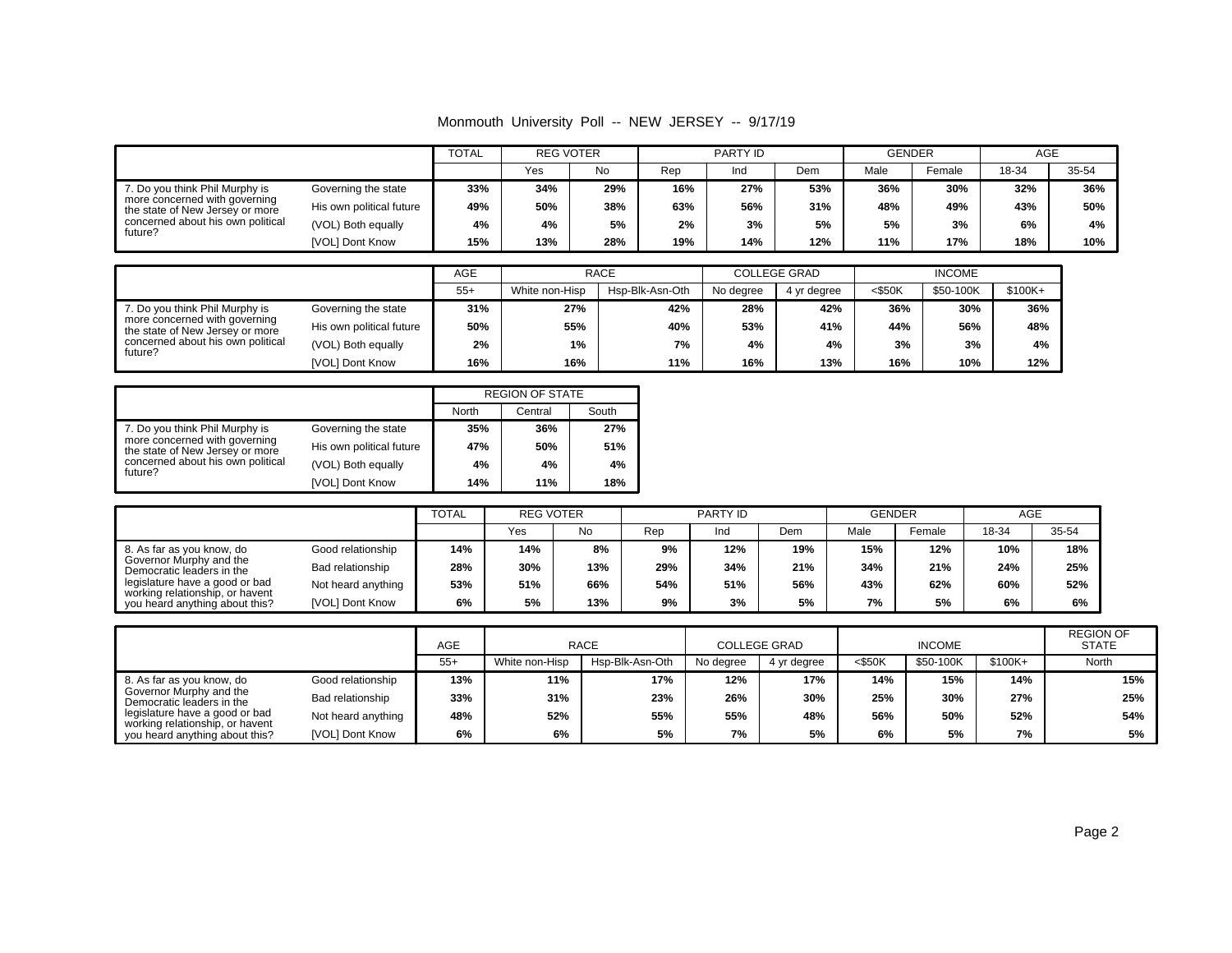|                                                                   |                    | <b>REGION OF STATE</b> |       |
|-------------------------------------------------------------------|--------------------|------------------------|-------|
|                                                                   |                    | Central                | South |
| 8. As far as you know, do                                         | Good relationship  | 17%                    | 8%    |
| Governor Murphy and the<br>Democratic leaders in the              | Bad relationship   | 33%                    | 28%   |
| legislature have a good or bad<br>working relationship, or havent | Not heard anything | 44%                    | 56%   |
| you heard anything about this?                                    | [VOL] Dont Know    | 6%                     | 7%    |

|                                                             |                         |     | <b>REG VOTER</b> |     |     | PARTY ID |     | <b>GENDER</b> |        | <b>AGE</b> |
|-------------------------------------------------------------|-------------------------|-----|------------------|-----|-----|----------|-----|---------------|--------|------------|
|                                                             |                         |     | Yes              | No  | Rep | Ind      | Dem | Male          | Female | 18-34      |
| 9. Thinking about Phil Murphys                              | Major accomplishments   | 12% | 11%              | 14% | 4%  | 8%       | 21% | 11%           | 12%    | 11%        |
| term as governor so far, would<br>you say that he has major | Minor accomplishments   | 42% | 44%              | 34% | 28% | 39%      | 55% | 39%           | 46%    | 54%        |
| accomplishments, minor<br>accomplishments, or no real       | No real accomplishments | 36% | 38%              | 22% | 58% | 45%      | 12% | 41%           | 31%    | 19%        |
| accomplishments to point to?                                | [VOL] Dont Know         | 10% | 7%               | 30% | 9%  | 8%       | 12% | 9%            | 11%    | 16%        |

|                                                                                       |                         | AGE   |       |                | <b>RACE</b>     |           | <b>COLLEGE GRAD</b> | <b>INCOME</b> |           |
|---------------------------------------------------------------------------------------|-------------------------|-------|-------|----------------|-----------------|-----------|---------------------|---------------|-----------|
|                                                                                       |                         | 35-54 | $55+$ | White non-Hisp | Hsp-Blk-Asn-Oth | No degree | 4 yr degree         | $<$ \$50K     | \$50-100K |
| 9. Thinking about Phil Murphys                                                        | Major accomplishments   | 14%   | 10%   | 6%             | 20%             | 12%       | 11%                 | 21%           | 10%       |
| term as governor so far, would<br>you say that he has major                           | Minor accomplishments   | 43%   | 33%   | 41%            | 46%             | 40%       | 47%                 | 38%           | 41%       |
| accomplishments, minor<br>accomplishments, or no real<br>accomplishments to point to? | No real accomplishments | 37%   | 47%   | 44%            | 24%             | 36%       | 36%                 | 28%           | 41%       |
|                                                                                       | [VOL] Dont Know         | 6%    | 9%    | 9%             | 10%             | 12%       | 6%                  | 13%           | 9%        |

|                                                             |                         | <b>INCOME</b> |       | <b>REGION OF STATE</b> |       |
|-------------------------------------------------------------|-------------------------|---------------|-------|------------------------|-------|
|                                                             |                         | $$100K+$      | North | Central                | South |
| 9. Thinking about Phil Murphys                              | Major accomplishments   | 8%            | 12%   | 12%                    | 11%   |
| term as governor so far, would<br>you say that he has major | Minor accomplishments   | 52%           | 47%   | 46%                    | 31%   |
| accomplishments, minor                                      | No real accomplishments | 34%           | 30%   | 37%                    | 47%   |
| accomplishments, or no real<br>accomplishments to point to? | [VOL] Dont Know         | 5%            | 11%   | 5%                     | 11%   |

|                                                                |                          | <b>TOTAL</b> | <b>REG VOTER</b><br>PARTY ID |     | <b>GENDER</b> |     | AGE   |      |        |       |
|----------------------------------------------------------------|--------------------------|--------------|------------------------------|-----|---------------|-----|-------|------|--------|-------|
|                                                                |                          |              | Yes                          | No  | Rep           | Ind | Dem   | Male | Female | 18-34 |
| 10A. Have Gov Murphys policies                                 | Helped                   | 17%          | 17%                          | 12% | 10%           | 8%  | 32%   | 17%  | 16%    | 20%   |
| helped, hurt, or had no impact on<br>- Middle class residents? | Hurt                     | 31%          | 32%                          | 25% | 45%           | 38% | 16%   | 37%  | 27%    | 18%   |
|                                                                | No impact                | 36%          | 36%                          | 34% | 31%           | 36% | 38%   | 32%  | 39%    | 37%   |
|                                                                | (VOL) Both help and hurt | 2%           | 2%                           | 4%  | 2%            | 3%  | $1\%$ | 2%   | 1%     | 4%    |
|                                                                | [VOL] Dont Know          | 14%          | 13%                          | 25% | 12%           | 15% | 14%   | 12%  | 17%    | 21%   |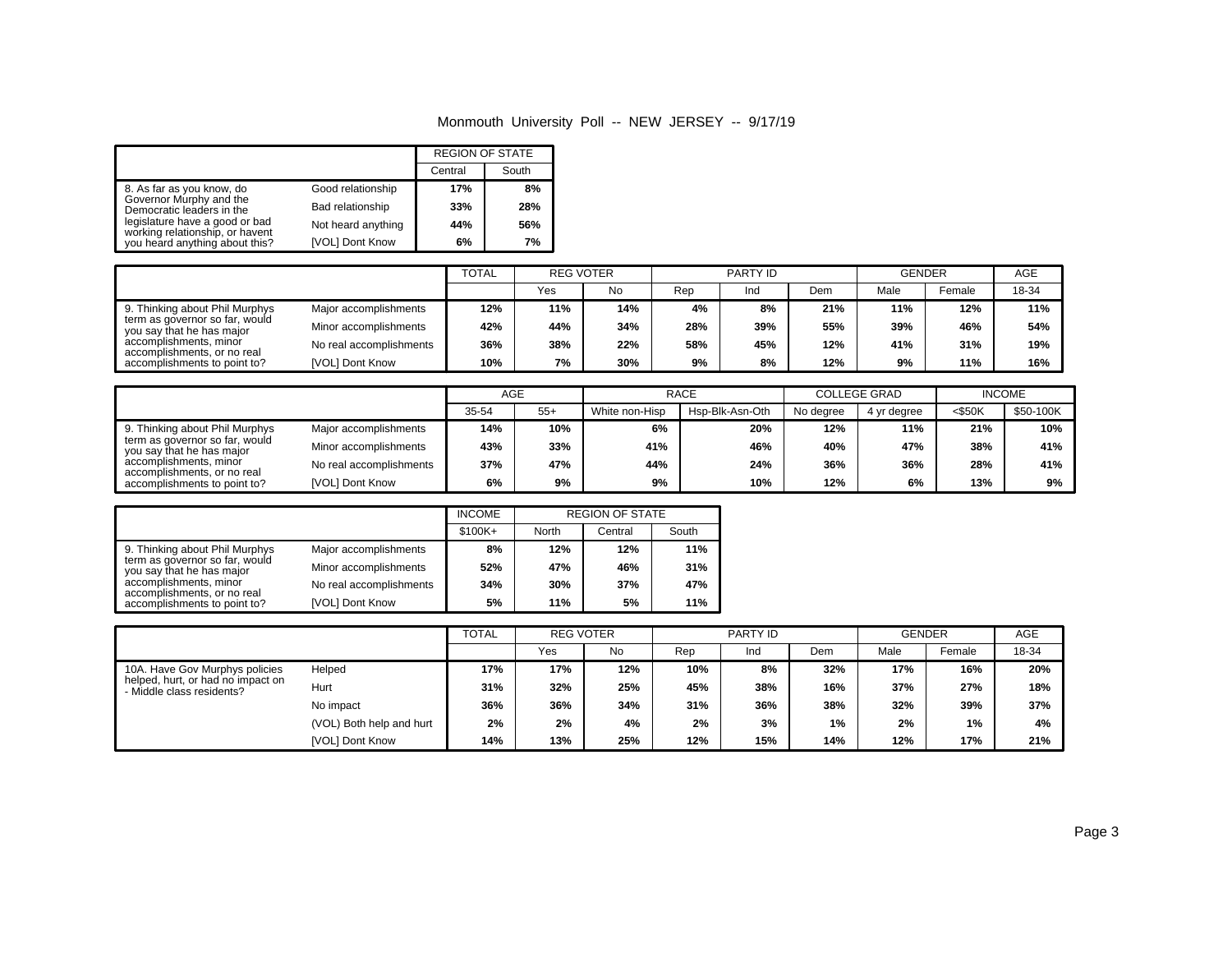|                                                                |                          | AGE   |       |                | <b>RACE</b>     |           | <b>COLLEGE GRAD</b> | <b>INCOME</b> |           |
|----------------------------------------------------------------|--------------------------|-------|-------|----------------|-----------------|-----------|---------------------|---------------|-----------|
|                                                                |                          | 35-54 | $55+$ | White non-Hisp | Hsp-Blk-Asn-Oth | No degree | 4 yr degree         | $<$ \$50K     | \$50-100K |
| 10A. Have Gov Murphys policies                                 | Helped                   | 18%   | 12%   | 15%            | 19%             | 16%       | 18%                 | 17%           | 19%       |
| helped, hurt, or had no impact on<br>- Middle class residents? | Hurt                     | 38%   | 36%   | 36%            | 25%             | 33%       | 29%                 | 26%           | 31%       |
|                                                                | No impact                | 33%   | 38%   | 34%            | 37%             | 33%       | 41%                 | 38%           | 37%       |
|                                                                | (VOL) Both help and hurt | 1%    | 1%    | 2%             | 2%              | 3%        | 1%                  | 2%            | 3%        |
|                                                                | <b>IVOLI Dont Know</b>   | 10%   | 14%   | 13%            | 17%             | 16%       | 11%                 | 16%           | 10%       |

|                                                                        |                          | <b>INCOME</b> |       | <b>REGION OF STATE</b> |       |
|------------------------------------------------------------------------|--------------------------|---------------|-------|------------------------|-------|
|                                                                        |                          | $$100K +$     | North | Central                | South |
| 10A. Have Gov Murphys policies                                         | Helped                   | 15%           | 18%   | 16%                    | 15%   |
| helped, hurt, or had no impact on<br>Hurt<br>- Middle class residents? |                          | 34%           | 28%   | 36%                    | 36%   |
|                                                                        | No impact                | 36%           | 38%   | 34%                    | 32%   |
|                                                                        | (VOL) Both help and hurt | 1%            | 3%    | 0%                     | 2%    |
|                                                                        | <b>IVOLI Dont Know</b>   | 13%           | 14%   | 13%                    | 16%   |

|                                                        |                          | <b>TOTAL</b> | <b>REG VOTER</b> |     | PARTY ID |       |     | <b>GENDER</b> |        | AGE   |
|--------------------------------------------------------|--------------------------|--------------|------------------|-----|----------|-------|-----|---------------|--------|-------|
|                                                        |                          |              | Yes              | No  | Rep      | Ind   | Dem | Male          | Female | 18-34 |
| 10B. Have Gov Murphys policies                         | Helped                   | 25%          | 26%              | 19% | 21%      | 19%   | 35% | 29%           | 21%    | 24%   |
| helped, hurt, or had no impact on<br>- Poor residents? | Hurt                     | 21%          | 21%              | 16% | 27%      | 23%   | 16% | 22%           | 20%    | 20%   |
|                                                        | No impact                | 32%          | 32%              | 29% | 29%      | 34%   | 32% | 28%           | 35%    | 31%   |
|                                                        | (VOL) Both help and hurt | $1\%$        | 1%               | 0%  | 1%       | $1\%$ | 1%  | 2%            | 1%     | 2%    |
|                                                        | [VOL] Dont Know          | 21%          | 19%              | 35% | 23%      | 22%   | 17% | 19%           | 24%    | 23%   |

|                                                        |                          | AGE   |       |                | <b>RACE</b>     |           | <b>COLLEGE GRAD</b> | <b>INCOME</b> |           |
|--------------------------------------------------------|--------------------------|-------|-------|----------------|-----------------|-----------|---------------------|---------------|-----------|
|                                                        |                          | 35-54 | $55+$ | White non-Hisp | Hsp-Blk-Asn-Oth | No degree | 4 yr degree         | $<$ \$50K     | \$50-100K |
| 10B. Have Gov Murphys policies                         | Helped                   | 28%   | 23%   | 24%            | 27%             | 23%       | 28%                 | 20%           | 27%       |
| helped, hurt, or had no impact on<br>- Poor residents? | Hurt                     | 23%   | 19%   | 23%            | 17%             | 22%       | 18%                 | 13%           | 22%       |
|                                                        | No impact                | 29%   | 35%   | 28%            | 37%             | 30%       | 34%                 | 44%           | 30%       |
|                                                        | (VOL) Both help and hurt | 1%    | 1%    | 1%             | 1%              | $1\%$     | 1%                  | 0%            | 2%        |
|                                                        | [VOL] Dont Know          | 19%   | 23%   | 24%            | 18%             | 23%       | 19%                 | 23%           | 19%       |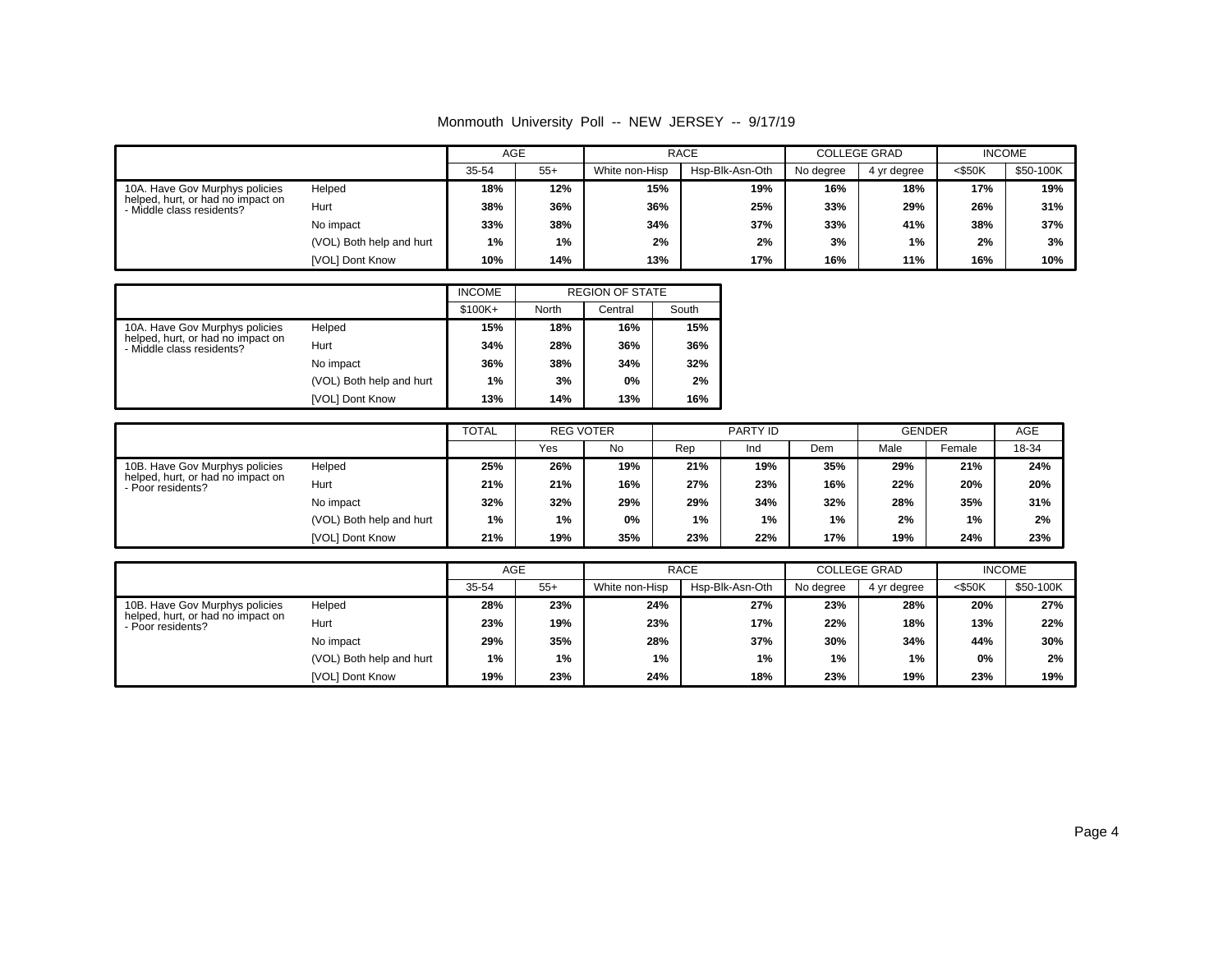|                                                                |                          | <b>INCOME</b> |       | <b>REGION OF STATE</b> |       |
|----------------------------------------------------------------|--------------------------|---------------|-------|------------------------|-------|
|                                                                |                          | $$100K+$      | North | Central                | South |
| 10B. Have Gov Murphys policies                                 | Helped                   | 28%           | 24%   | 27%                    | 28%   |
| helped, hurt, or had no impact on<br>Hurt<br>- Poor residents? |                          | 23%           | 22%   | 19%                    | 20%   |
|                                                                | No impact                | 28%           | 32%   | 37%                    | 25%   |
|                                                                | (VOL) Both help and hurt | 1%            | 1%    | 0%                     | 2%    |
|                                                                | <b>IVOLI Dont Know</b>   | 20%           | 21%   | 17%                    | 26%   |

|                                                           |                          | <b>TOTAL</b> | <b>REG VOTER</b> |       |     | PARTY ID |     | <b>GENDER</b> |        | AGE   |
|-----------------------------------------------------------|--------------------------|--------------|------------------|-------|-----|----------|-----|---------------|--------|-------|
|                                                           |                          |              | Yes              | No    | Rep | Ind      | Dem | Male          | Female | 18-34 |
| 10C. Have Gov Murphys policies                            | Helped                   | 27%          | 27%              | 29%   | 20% | 26%      | 33% | 21%           | 33%    | 30%   |
| helped, hurt, or had no impact on<br>- Wealthy residents? | Hurt                     | 14%          | 15%              | 6%    | 29% | 14%      | 6%  | 20%           | 9%     | 8%    |
|                                                           | No impact                | 31%          | 31%              | 36%   | 26% | 31%      | 35% | 32%           | 30%    | 29%   |
|                                                           | (VOL) Both help and hurt | $1\%$        | $1\%$            | $1\%$ | 0%  | 2%       | 1%  | 2%            | 0%     | 2%    |
|                                                           | [VOL] Dont Know          | 27%          | 26%              | 28%   | 25% | 26%      | 25% | 25%           | 28%    | 31%   |

|                                                           |                          |            | AGE   |                | <b>RACE</b>     | <b>COLLEGE GRAD</b> |             | <b>INCOME</b> |           |
|-----------------------------------------------------------|--------------------------|------------|-------|----------------|-----------------|---------------------|-------------|---------------|-----------|
|                                                           |                          | 35-54      | $55+$ | White non-Hisp | Hsp-Blk-Asn-Oth | No degree           | 4 yr degree | $<$ \$50K     | \$50-100K |
| 10C. Have Gov Murphys policies                            | Helped                   | 29%        | 23%   | 26%            | 29%             | 30%                 | 21%         | 34%           | 27%       |
| helped, hurt, or had no impact on<br>- Wealthy residents? | Hurt                     | 15%<br>17% |       | 18%            | 7%              | 12%                 | 18%         | 7%            | 10%       |
|                                                           | No impact                | 29%        | 37%   | 29%            | 34%             | 29%                 | 36%         | 29%           | 34%       |
|                                                           | (VOL) Both help and hurt | 1%         | 1%    | 1%             | 1%              | 1%                  | 1%          | 1%            | 3%        |
|                                                           | [VOL] Dont Know          | 25%        | 24%   | 26%            | 28%             | 28%                 | 24%         | 30%           | 26%       |

|                                                                   |                          | <b>INCOME</b> |       | <b>REGION OF STATE</b> |       |
|-------------------------------------------------------------------|--------------------------|---------------|-------|------------------------|-------|
|                                                                   |                          | $$100K +$     | North | Central                | South |
| 10C. Have Gov Murphys policies                                    | Helped                   | 22%           | 29%   | 24%                    | 24%   |
| helped, hurt, or had no impact on<br>Hurt<br>- Wealthy residents? |                          | 21%           | 13%   | 16%                    | 16%   |
|                                                                   | No impact                | 34%           | 30%   | 37%                    | 27%   |
|                                                                   | (VOL) Both help and hurt | 0%            | 2%    | 0%                     | 0%    |
|                                                                   | <b>IVOLI Dont Know</b>   | 22%           | 26%   | 22%                    | 34%   |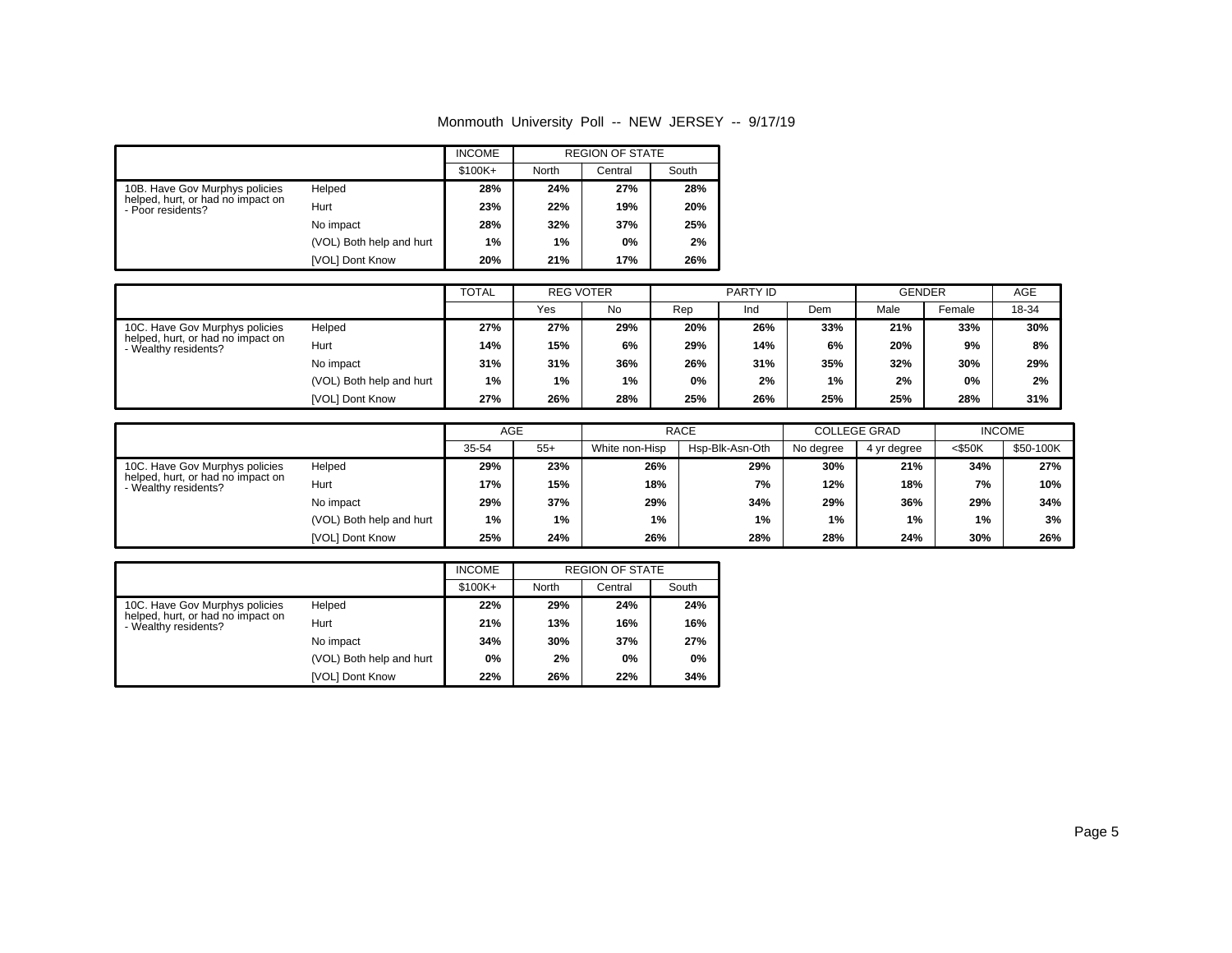|                                                                     |                          | <b>TOTAL</b> | <b>REG VOTER</b> |           | PARTY ID |     |     | <b>GENDER</b> |        | <b>AGE</b> |
|---------------------------------------------------------------------|--------------------------|--------------|------------------|-----------|----------|-----|-----|---------------|--------|------------|
|                                                                     |                          |              | Yes              | <b>No</b> | Rep      | Ind | Dem | Male          | Female | 18-34      |
| 10D. Have Gov Murphys policies                                      | Helped                   | 10%          | 9%               | 19%       | 5%       | 5%  | 19% | 11%           | 10%    | 15%        |
| helped, hurt, or had no impact on<br>Hurt<br>- Property tax payers? |                          | 39%          | 42%              | 22%       | 55%      | 44% | 27% | 40%           | 38%    | 27%        |
|                                                                     | No impact                | 33%          | 35%              | 22%       | 28%      | 32% | 37% | 31%           | 35%    | 30%        |
|                                                                     | (VOL) Both help and hurt | 1%           | $1\%$            | 1%        | 0%       | 1%  | 0%  | 1%            | 0%     | 2%         |
|                                                                     | [VOL] Dont Know          | 17%          | 14%              | 36%       | 12%      | 17% | 16% | 16%           | 17%    | 27%        |

|                                                             |                          | AGE        |       |                | <b>RACE</b>     | <b>COLLEGE GRAD</b> |             | <b>INCOME</b> |           |
|-------------------------------------------------------------|--------------------------|------------|-------|----------------|-----------------|---------------------|-------------|---------------|-----------|
|                                                             |                          | 35-54      | $55+$ | White non-Hisp | Hsp-Blk-Asn-Oth | No degree           | 4 yr degree | $<$ \$50K     | \$50-100K |
| 10D. Have Gov Murphys policies                              | Helped                   | 12%        | 6%    | 7%             | 17%             | 12%                 | 7%          | 15%           | 12%       |
| helped, hurt, or had no impact on<br>- Property tax payers? | Hurt                     | 40%<br>48% |       | 43%            | 34%             | 38%                 | 42%         | 30%           | 45%       |
|                                                             | No impact                | 28%        | 41%   | 34%            | 32%             | 31%                 | 36%         | 36%           | 28%       |
|                                                             | (VOL) Both help and hurt | $0\%$      | 1%    | 0%             | 0%              | $1\%$               | 1%          | 0%            | 1%        |
|                                                             | [VOL] Dont Know          | 12%        | 13%   | 16%            | 18%             | 18%                 | 14%         | 19%           | 15%       |

|                                                             |                          | <b>INCOME</b> |       | <b>REGION OF STATE</b> |       |
|-------------------------------------------------------------|--------------------------|---------------|-------|------------------------|-------|
|                                                             |                          | $$100K +$     | North | Central                | South |
| 10D. Have Gov Murphys policies                              | Helped                   | 7%            | 14%   | 7%                     | 9%    |
| helped, hurt, or had no impact on<br>- Property tax payers? | Hurt                     | 42%           | 38%   | 38%                    | 45%   |
|                                                             | No impact                | 35%           | 31%   | 37%                    | 33%   |
|                                                             | (VOL) Both help and hurt | 0%            | 1%    | 0%                     | 0%    |
|                                                             | <b>IVOLI Dont Know</b>   | 16%           | 17%   | 17%                    | 13%   |

|                                                      |                          | <b>TOTAL</b> | <b>REG VOTER</b> |     |     | PARTY ID |     | <b>GENDER</b> |        | <b>AGE</b> |
|------------------------------------------------------|--------------------------|--------------|------------------|-----|-----|----------|-----|---------------|--------|------------|
|                                                      |                          |              | Yes              | No  | Rep | Ind      | Dem | Male          | Female | 18-34      |
| 10E. Have Gov Murphys policies                       | Helped                   | 16%          | 15%              | 24% | 5%  | 10%      | 30% | 18%           | 15%    | 16%        |
| helped, hurt, or had no impact on<br>Transit riders? | Hurt                     | 18%          | 18%              | 18% | 19% | 21%      | 13% | 17%           | 19%    | 18%        |
|                                                      | No impact                | 29%          | 30%              | 22% | 32% | 32%      | 26% | 30%           | 29%    | 32%        |
|                                                      | (VOL) Both help and hurt | 1%           | 2%               | 1%  | 1%  | 3%       | 1%  | 2%            | 1%     | 3%         |
|                                                      | [VOL] Dont Know          | 35%          | 35%              | 35% | 43% | 35%      | 30% | 33%           | 36%    | 30%        |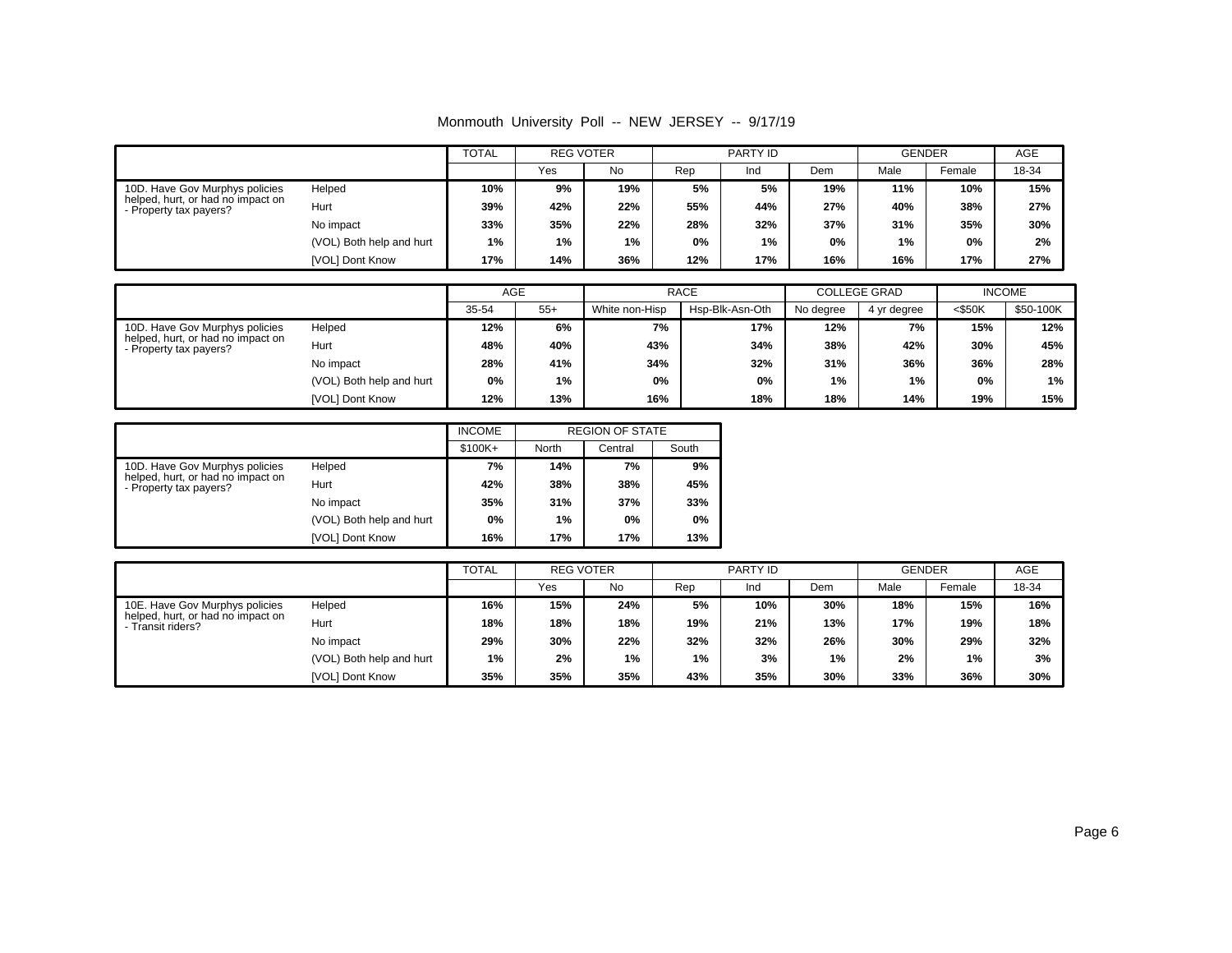|                                                      |                          | AGE   |       |                | <b>RACE</b>     | <b>COLLEGE GRAD</b> |             |           | <b>INCOME</b> |
|------------------------------------------------------|--------------------------|-------|-------|----------------|-----------------|---------------------|-------------|-----------|---------------|
|                                                      |                          | 35-54 | $55+$ | White non-Hisp | Hsp-Blk-Asn-Oth | No degree           | 4 yr degree | $<$ \$50K | \$50-100K     |
| 10E. Have Gov Murphys policies                       | Helped                   | 17%   | 16%   | 12%            | 24%             | 17%                 | 15%         | 19%       | 18%           |
| helped, hurt, or had no impact on<br>Transit riders? | Hurt                     | 22%   | 13%   | 20%            | 16%             | 17%                 | 19%         | 15%       | 20%           |
|                                                      | No impact                | 24%   | 32%   | 26%            | 35%             | 28%                 | 32%         | 32%       | 26%           |
|                                                      | (VOL) Both help and hurt | 1%    | 1%    | 2%             | 0%              | 2%                  | 1%          | $1\%$     | 2%            |
|                                                      | <b>IVOLI Dont Know</b>   | 36%   | 38%   | 41%            | 25%             | 36%                 | 32%         | 33%       | 35%           |

|                                                                |                          | <b>INCOME</b> |       | <b>REGION OF STATE</b> |       |
|----------------------------------------------------------------|--------------------------|---------------|-------|------------------------|-------|
|                                                                |                          | $$100K +$     | North | Central                | South |
| 10E. Have Gov Murphys policies                                 | Helped                   | 15%           | 19%   | 13%                    | 11%   |
| helped, hurt, or had no impact on<br>Hurt<br>- Transit riders? |                          | 19%           | 19%   | 24%                    | 10%   |
|                                                                | No impact                | 30%           | 31%   | 32%                    | 27%   |
|                                                                | (VOL) Both help and hurt | 2%            | 3%    | 0%                     | $0\%$ |
|                                                                | <b>IVOLI Dont Know</b>   | 34%           | 29%   | 30%                    | 52%   |

|                                                                                                                                               |                 | <b>TOTAL</b> | <b>REG VOTER</b> |           | <b>PARTY ID</b> |     |     | <b>GENDER</b> |        | AGE   |
|-----------------------------------------------------------------------------------------------------------------------------------------------|-----------------|--------------|------------------|-----------|-----------------|-----|-----|---------------|--------|-------|
|                                                                                                                                               |                 |              | Yes              | <b>No</b> | Rep             | Ind | Dem | Male          | Female | 18-34 |
| Helped<br>10F. Have Gov Murphys policies<br>helped, hurt, or had no impact on<br>Hurt<br>Businesses?<br>No impact<br>(VOL) Both help and hurt | 23%             | 23%          | 27%              | 13%       | 18%             | 35% | 22% | 24%           | 31%    |       |
|                                                                                                                                               |                 | 26%          | 27%              | 18%       | 43%             | 30% | 12% | 32%           | 20%    | 15%   |
|                                                                                                                                               |                 | 26%          | 26%              | 28%       | 21%             | 28% | 27% | 26%           | 26%    | 26%   |
|                                                                                                                                               |                 | 1%           | 1%               | 2%        | 0%              | 3%  | 0%  | 2%            | 1%     | 2%    |
|                                                                                                                                               | [VOL] Dont Know | 24%          | 24%              | 25%       | 23%             | 22% | 26% | 19%           | 29%    | 27%   |

|                                                  |                          | AGE        |       |                | <b>RACE</b>     | <b>COLLEGE GRAD</b> |             |           | <b>INCOME</b> |
|--------------------------------------------------|--------------------------|------------|-------|----------------|-----------------|---------------------|-------------|-----------|---------------|
|                                                  |                          | 35-54      | $55+$ | White non-Hisp | Hsp-Blk-Asn-Oth | No degree           | 4 yr degree | $<$ \$50K | \$50-100K     |
| 10F. Have Gov Murphys policies                   | Helped                   | 25%        | 15%   | 18%            | 31%             | 24%                 | 22%         | 32%       | 25%           |
| helped, hurt, or had no impact on<br>Businesses? | Hurt                     | 30%<br>29% |       | 32%            | 17%             | 25%                 | 27%         | 17%       | 27%           |
|                                                  | No impact                | 23%        | 29%   | 25%            | 27%             | 24%                 | 29%         | 23%       | 24%           |
|                                                  | (VOL) Both help and hurt | 2%         | 1%    | 1%             | 0%              | 1%                  | 1%          | 0%        | 3%            |
|                                                  | [VOL] Dont Know          | 20%        | 26%   | 24%            | 24%             | 26%                 | 20%         | 27%       | 22%           |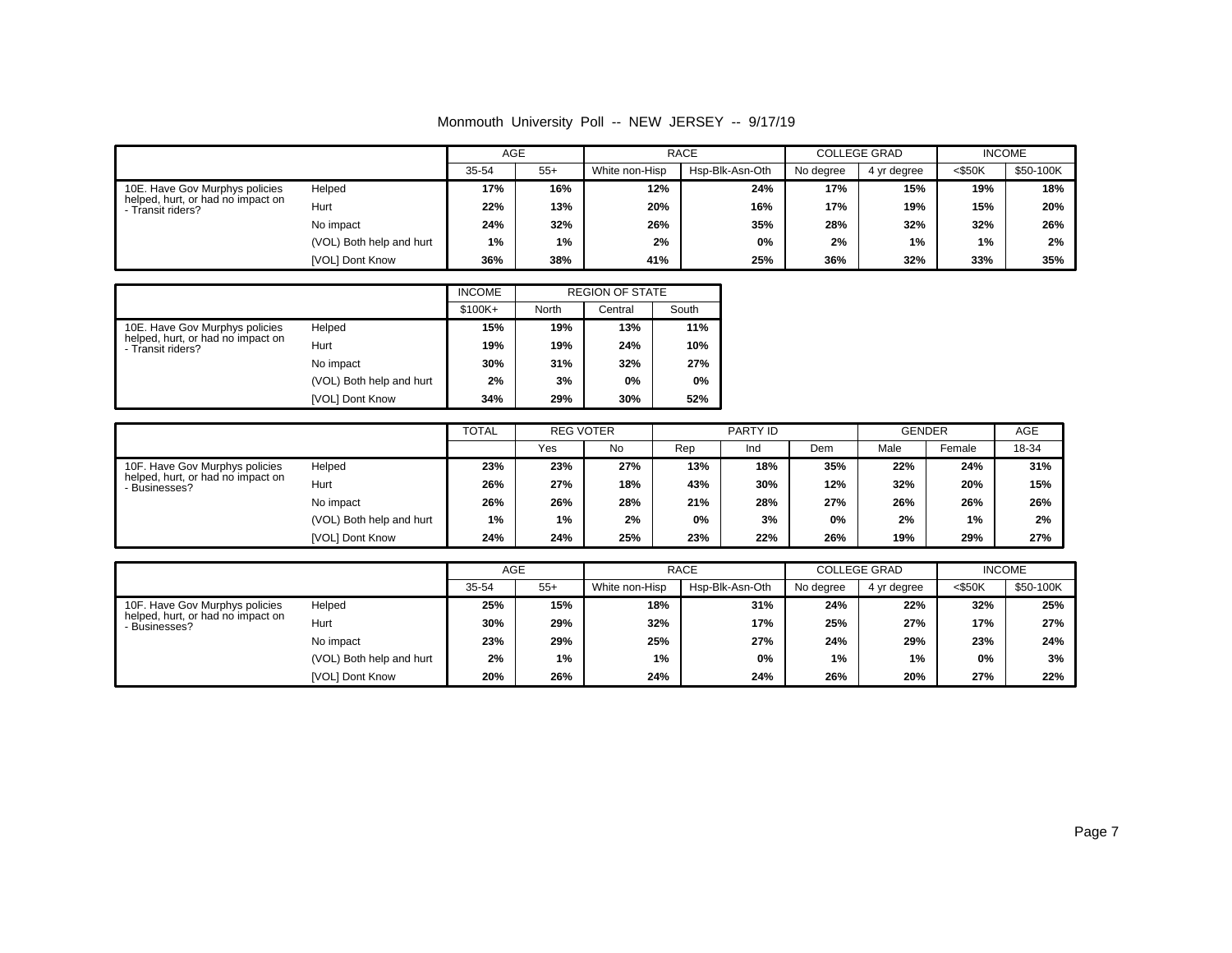|                                                            |                          | <b>INCOME</b> |       | <b>REGION OF STATE</b> |       |
|------------------------------------------------------------|--------------------------|---------------|-------|------------------------|-------|
|                                                            |                          | \$100K+       | North | Central                | South |
| 10F. Have Gov Murphys policies                             | Helped                   | 18%           | 26%   | 22%                    | 19%   |
| helped, hurt, or had no impact on<br>Hurt<br>- Businesses? |                          | 32%           | 22%   | 29%                    | 30%   |
|                                                            | No impact                | 30%           | 24%   | 31%                    | 24%   |
|                                                            | (VOL) Both help and hurt | 1%            | 2%    | 0%                     | 1%    |
|                                                            | <b>IVOLI Dont Know</b>   | 20%           | 25%   | 18%                    | 26%   |

|                                                                              |                | <b>TOTAL</b> | <b>REG VOTER</b> |     | <b>PARTY ID</b> |     |     | <b>GENDER</b> |        | AGE   |       |
|------------------------------------------------------------------------------|----------------|--------------|------------------|-----|-----------------|-----|-----|---------------|--------|-------|-------|
|                                                                              |                |              | Yes              | No  | Rep             | Ind | Dem | Male          | Female | 18-34 | 35-54 |
| 11. How much have you heard<br>A lot                                         |                | 46%          | 50%              | 21% | 45%             | 44% | 52% | 41%           | 51%    | 30%   | 49%   |
| about the drinking water problem<br>in the city of Newark - a lot, a little, | A little       | 33%          | 31%              | 42% | 34%             | 35% | 30% | 35%           | 30%    | 43%   | 31%   |
| or nothing at all?                                                           | Nothing at all | 21%          | 19%              | 37% | 21%             | 22% | 18% | 24%           | 19%    | 28%   | 20%   |

|                                                                                                                                   |                | <b>AGE</b> | <b>RACE</b>    |                 | <b>COLLEGE GRAD</b> |             | <b>INCOME</b> |           |          | <b>REGION OF</b><br><b>STATE</b> |  |
|-----------------------------------------------------------------------------------------------------------------------------------|----------------|------------|----------------|-----------------|---------------------|-------------|---------------|-----------|----------|----------------------------------|--|
|                                                                                                                                   |                | $55+$      | White non-Hisp | Hsp-Blk-Asn-Oth | No degree           | 4 vr dearee | <\$50K        | \$50-100K | $$100K+$ | North                            |  |
| 11. How much have you heard<br>about the drinking water problem<br>in the city of Newark - a lot, a little,<br>or nothing at all? | A lot          | 57%        | 44%            | 49%             | 44%                 | 49%         | 47%           | 46%       | 47%      | 60%                              |  |
|                                                                                                                                   | A little       | 26%        | 35%            | 29%             | 33%                 | 33%         | 34%           | 32%       | 33%      | 26%                              |  |
|                                                                                                                                   | Nothing at all | 17%        | 21%            | 22%             | 23%                 | 18%         | 18%           | 22%       | 20%      | 14%                              |  |

|                                                                                                                                   | <b>REGION OF STATE</b> |         |       |  |
|-----------------------------------------------------------------------------------------------------------------------------------|------------------------|---------|-------|--|
|                                                                                                                                   |                        | Central | South |  |
| 11. How much have you heard<br>about the drinking water problem<br>in the city of Newark - a lot, a little,<br>or nothing at all? | A lot                  | 42%     | 26%   |  |
|                                                                                                                                   | A little               | 38%     | 38%   |  |
|                                                                                                                                   | Nothing at all         | 20%     | 36%   |  |

|                                                                                                                        |                            | <b>TOTAL</b> | <b>REG VOTER</b> |     | <b>PARTY ID</b> |     |     | <b>GENDER</b> |        | AGE   |
|------------------------------------------------------------------------------------------------------------------------|----------------------------|--------------|------------------|-----|-----------------|-----|-----|---------------|--------|-------|
|                                                                                                                        |                            |              | Yes              | No  | Rep             | Ind | Dem | Male          | Female | 18-34 |
| 11A. Do you approve or<br>disapprove of how Governor<br>Murphy has handled this problem,<br>or do you have no opinion? | Approve                    | 10%          | 11%              | 3%  | 7%              | 7%  | 18% | 9%            | 11%    | 6%    |
|                                                                                                                        | Disapprove                 | 28%          | 30%              | 10% | 27%             | 30% | 27% | 24%           | 31%    | 30%   |
|                                                                                                                        | No opinion                 | 41%          | 39%              | 50% | 45%             | 42% | 37% | 43%           | 38%    | 37%   |
|                                                                                                                        | [Q11] Not aware of problem | 21%          | 19%              | 37% | 21%             | 22% | 18% | 24%           | 19%    | 28%   |